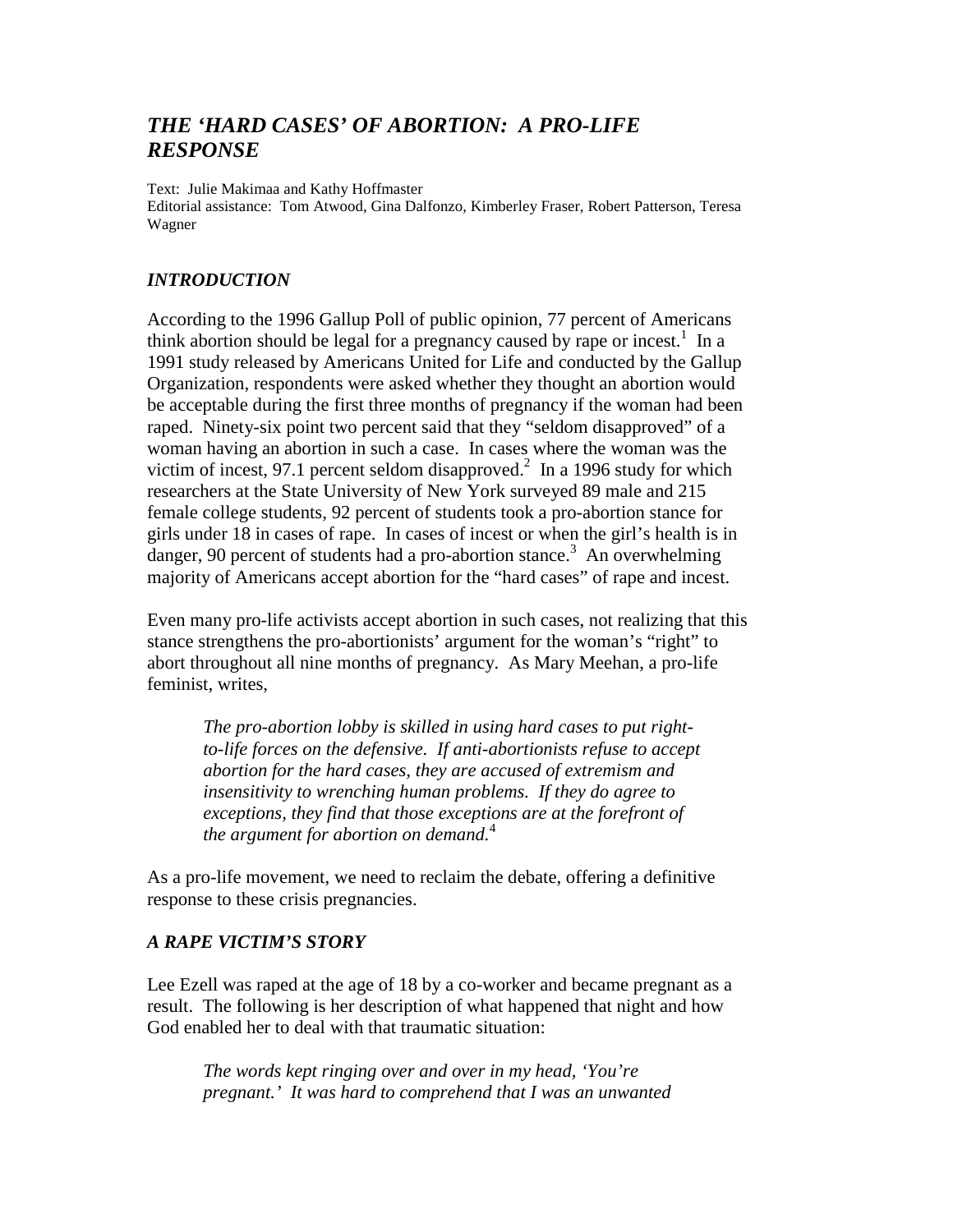*child, now pregnant with an unwanted child. I tried to argue with the doctor, 'It can't be true. It's impossible to conceive during a rape.' But my denials couldn't change the truth.* 

*Why did this happen to me? My mother and sisters and I had already suffered from physical beatings at the hands of my alcoholic father. Surely I had 'my fair share' of pain, and this was not fair.* 

I shouldn't have agreed to go to his house, *I thought.* What happened to everyone else from the office? Why didn't they show up? No one will ever believe me.

*I felt so violated and alone. I went home and showered, hoping to rid myself of feeling dirty. But water couldn't wash away the emotional trauma of rape.* 

*I felt tremendous guilt and anger, at myself for going to his house, and at him for violating and controlling me. It was the same rage I felt when my father would beat me. I was totally alone with no one to turn to. I had decided to go to work and act like nothing had happened, but I couldn't pretend for very long.* 

*I quit my job, fearing the possibility of seeing him again. After I revealed the rape and pregnancy to my mother, she asked me to leave in order to 'deal with' the pregnancy. She didn't want herself or my sisters to suffer the stigma of having an unwed pregnant teenage daughter and sister.* 

*I was forced to deal with the pain of my situation on my own. My best friend told me I should have an abortion. She told me the pregnancy wasn't my fault, and it wasn't fair that I be forced to carry the child. She would help arrange everything. Her cousin had had an abortion and nothing went wrong. All I would have to do was drive there.* 

*With a borrowed car, I headed south, unsure of what was ahead. I stopped at a hotel for the night and cried as I tried to make sense out of what was happening. How could God punish me in this way? As a new Christian, I could not understand why I wasn't protected from the rape.* 

*In the nightstand, I found a Gideon Bible and skimmed the pages to find some clue to what I should do about my situation. I know now that it was no 'accident' that I opened the Bible to the Psalms.*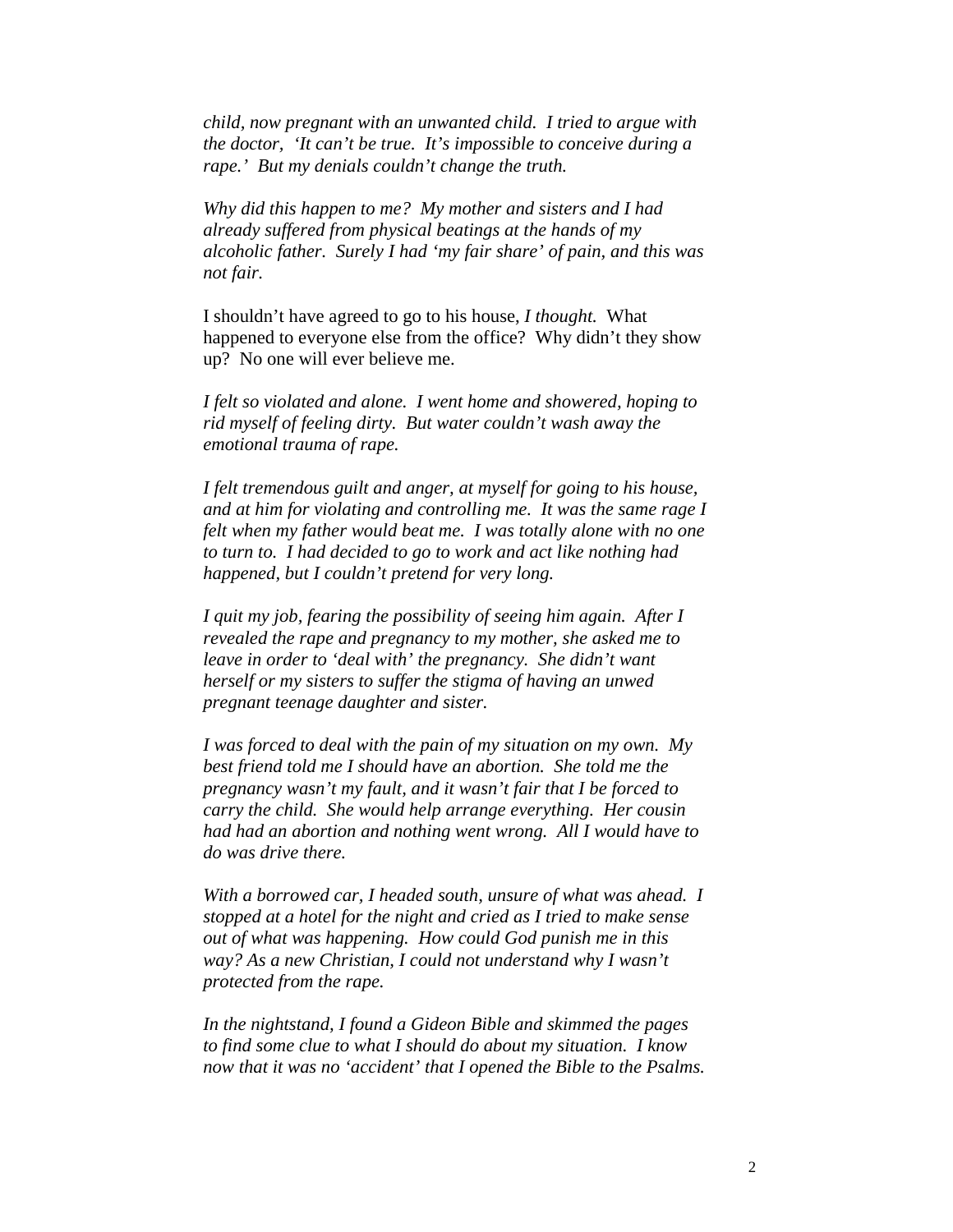*As I read the words of David in Psalm 139:13-16, I received a glimpse of God's love for each of us:* 

> You made my whole being; you formed me in my mother's body. I praise you because you made me in an amazing and wonderful way. What you have done is wonderful. I know this very well. You saw my bones being formed as I took shape in my mother's body. When I was put together there, you saw my body as it was formed. All the days planned for me were written in your book before I was one day old.<sup>5</sup>

*If these words were true, then I was not an unwanted child! If God knew me before I was born and had a unique plan for my life, then He must also care for the child inside me. This simple truth transformed my life.* 

*I no longer began to look at the child inside me as a curse or an extension of the man who raped me. I felt that God had entrusted a child to me, and I should be faithful to carry out His plan and give life to my child.* 

*After attending a church for a number of weeks, I was invited by a loving couple to share their home until the baby was born. I loved my child, but knew that he or she deserved the stability of a family and the love of both a mother and a father. Releasing my child for adoption would be the best decision for both of us.* 

*After the birth, the nurse told me I had a healthy baby girl. It was difficult to say good-bye so abruptly, but I was comforted by knowing my daughter would be raised in a loving home. I was not allowed to see or hold my little girl, but I knew that God would be with her just as He was with me.*<sup>6</sup>

### *THE REALITY OF THE RAPE VICTIM'S SITUATION*

It is true that the vast majority of individuals who debate the merits of aborting a child conceived in rape have not experienced the horror of rape firsthand. A 1998 National Violence Against Women Survey found that in the 12 months preceding the study, 0.3 percent of all women surveyed had experienced a completed or attempted rape, and 1.9 percent had experienced a physical assault.7 An estimated 70 of every 100,000 females in the country were reported rape victims in 1997.<sup>8</sup> In 1996, there were 95,769 reported forcible rapes and assaults or attempts to commit rape,  $9$  and in 1997, there were 96,122 reported forcible rapes.<sup>10</sup> In 1997, the Uniform Crime Reporting Program reported that there is one forcible rape committed every five minutes.<sup>11</sup>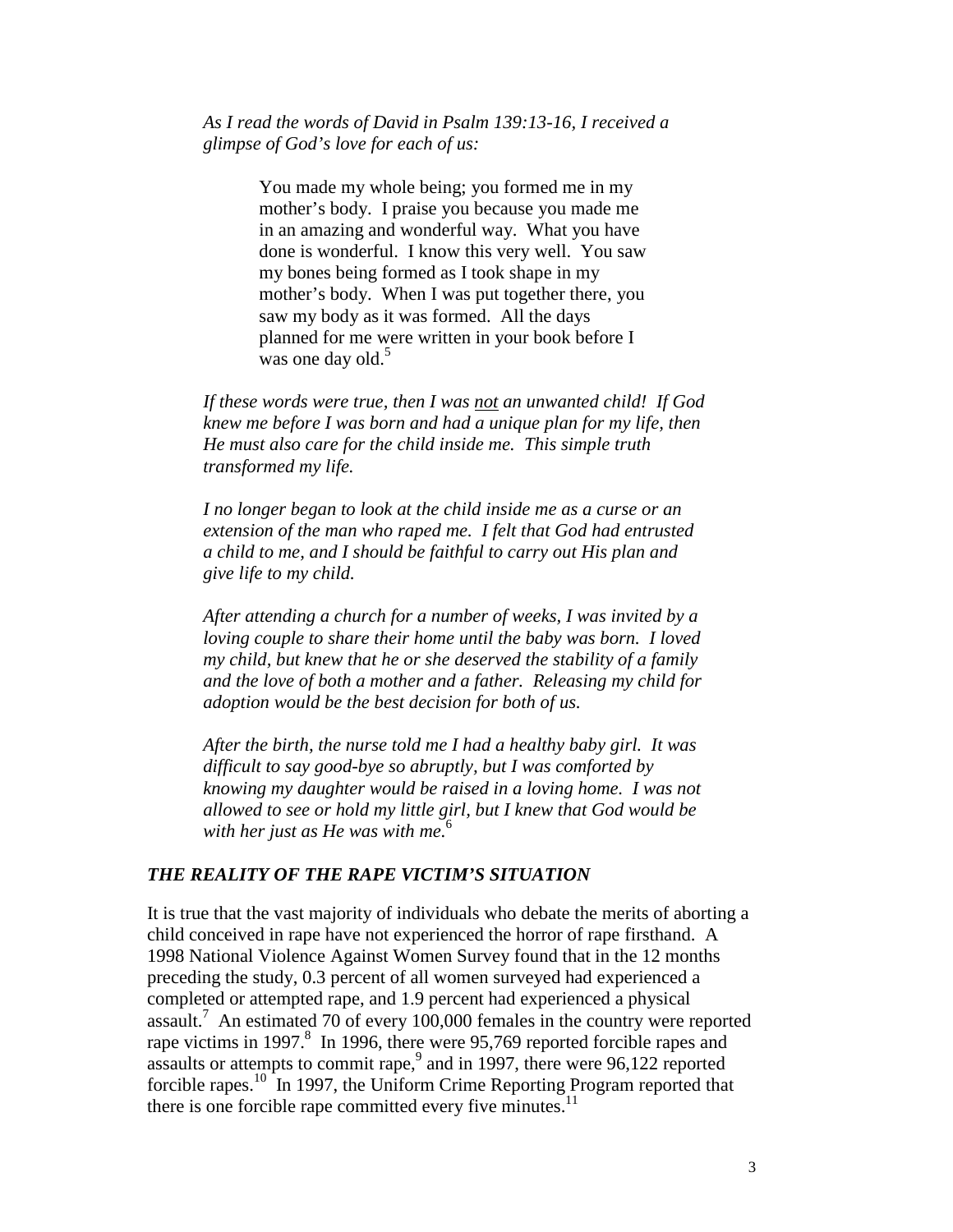It should be noted that according to a report published by the *American Journal of Obstetrics and Gynecology*, only 10 to 20 percent of sexual assaults are ever reported to law enforcement.12 This means that in 1996, for instance, the actual number of rapes was probably somewhere around 638,460.

While a number of us may know someone who has been raped, it is less likely that we know someone who became pregnant as a result of rape. The national rape-related pregnancy rate is 5 percent among victims of reproductive age; among adult women, about 32,101 pregnancies result from rape each year.<sup>13</sup> In 1996, the *American Journal of Obstetrics and Gynecology* published a report that focused on rape-related pregnancy as evaluated within the National Women's Study. Of a national sample of more than 4,000 women, there were 34 raperelated pregnancies, two of which were caused by a father or stepfather and four by another relative. $^{14}$ 

Meehan writes,

*Honesty requires us to say that it is unjust that a woman must carry to term a child who is conceived in rape, but it is a far greater injustice to kill the child. This is a rare situation in which injustice cannot be avoided; the best that can be done is to reduce it. The first injustice lasts for nine months of a life that can be relieved, both psychologically and financially. The second injustice ends a life, and there is no remedy for that*. 15

## *THE TRAUMA OF RAPE AND THE TRAUMA OF ABORTION*

*Rape* is a very emotional and powerful word — just hearing it can conjure thoughts of despair, vulnerability, and fear. Rape victims have overwhelming feelings of anger, depression, and guilt. They feel dirty and violated and can have flashbacks, nightmares, and insomnia. After being sexually assaulted, many show a lack of interest in friends and family and become isolated. Some even contemplate suicide.<sup>16</sup>

Interestingly, the effects of abortion are very similar to the effects of rape. In a study published in 1992, psychotherapists Anne C. Speckhard and Vincent M. Rue wrote,

*While abortion may indeed function as a stress reliever by eliminating an unwanted pregnancy, other evidence suggests that it may also simultaneously or subsequently be experienced by some individuals as a psychological stressor, capable of causing posttraumatic stress disorder (PTSD).*<sup>17</sup>

Among the reported reactions of women who have had abortions are depression, loss of self-esteem, self-destructive behavior, sleep disorders, sterility, increased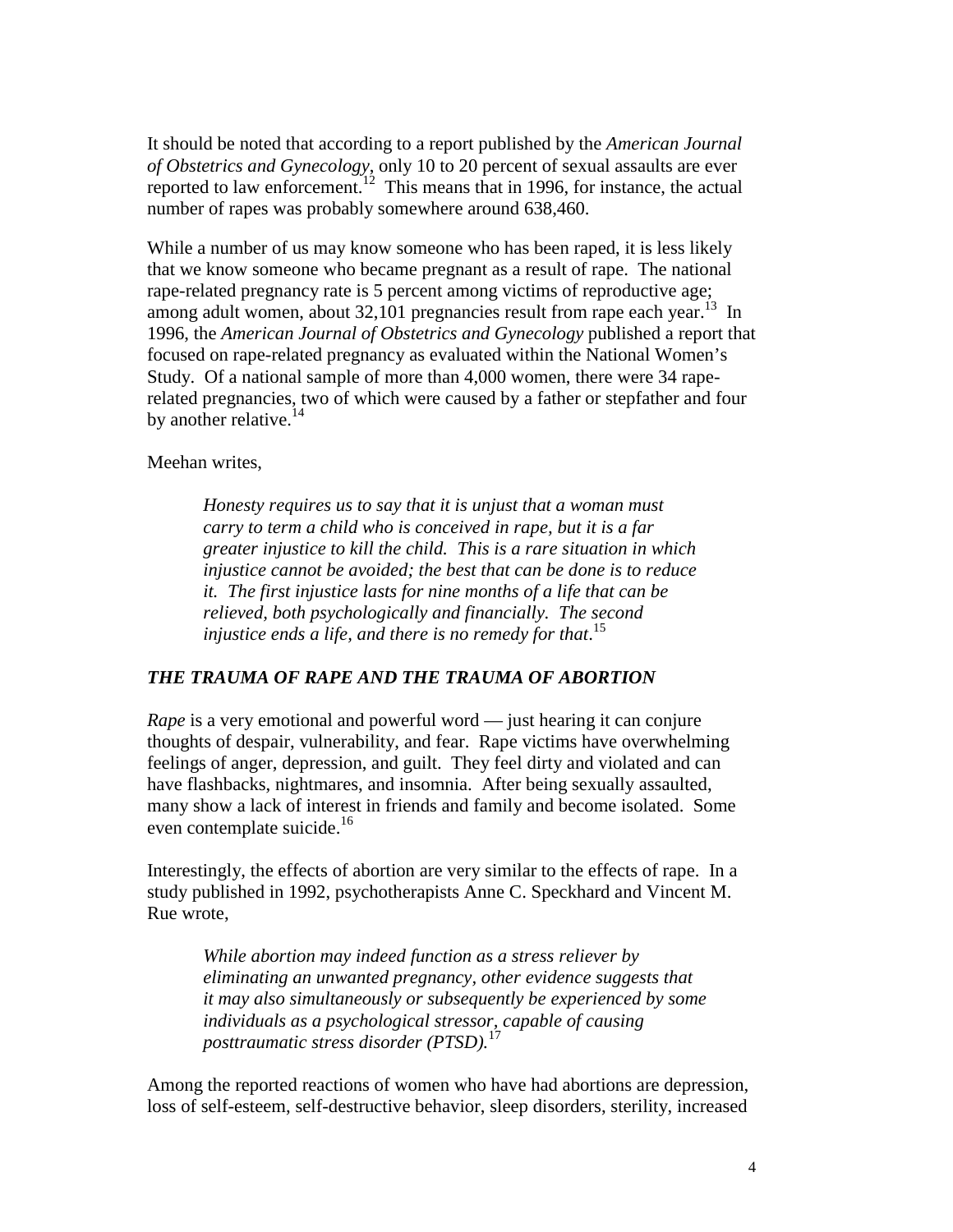risk of breast cancer, miscarriages, lower self-esteem, suicidal impulses, feelings of helplessness, anger, memory loss, chronic problems with relationships, anxiety attacks, and guilt and remorse.18 Even the Alan Guttmacher Institute, Planned Parenthood's research organization, estimates that as many as 91 percent of all women who have had abortions may suffer from physical and psychological "post-procedural trauma."19 Considering that the effects of abortion are very similar to the effects of rape, is abortion a healthy solution for the pregnant rape victim?

The following is the true story of a woman, "Pat," who wishes to remain anonymous. Pat was contacted through a survey conducted by Fortress International, a survivors group for women who are victims of rape and incest.

*Finally I was off to college, my first time away from home. It felt so good to be out on my own. A girlfriend invited me to a party, [and] although I didn't know her very well, I wanted to make new friends and agreed to go.* 

*We left the party early and stopped at a local bar. Two guys at the bar invited us to join them for a drink. I thought it was strange that the glasses were already on the table before we even sat down. The drink was terribly strong and after a couple sips I refused any more, but within a few minutes I began to feel extremely lightheaded and sleepy.* 

*One of the young men asked if he could take me home. I accepted because I was feeling scared and disorientated [sic]. I could hardly walk and was having difficulty talking.* 

*But instead of taking me home, he took me to an old broken-down house near the campus. There he raped me twice. I prayed throughout the rape, picturing my family and boyfriend, and pleaded with God for my life. I was relieved when he was finally through with me. I was in and out of consciousness all night and finally woke up as he was getting up.* 

*I couldn't believe what had happened to me. He acted as if I was a willing participant in what had happened, that everything was perfectly normal. In the morning he released me in front of the store where I worked.* 

*I was in shock. I felt sickened and humiliated by what had happened. Dazed, I walked home to shower over and over. I told no one what had happened to me. Since I had voluntarily gone to the party and taken a drink, I felt the rape was my fault. I had decided to keep my ugly secret to myself, but eventually I could no longer hide my pain.*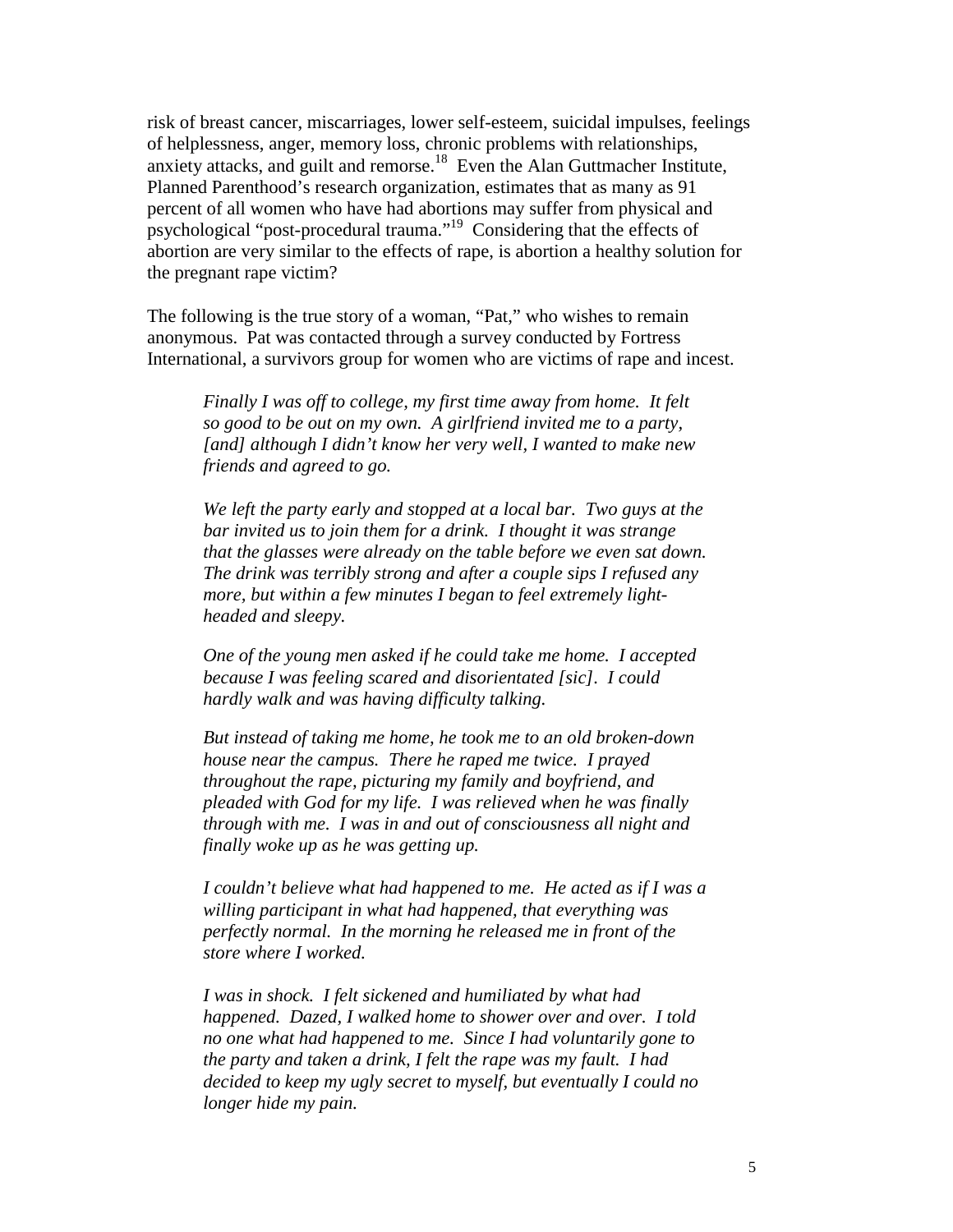*One of my friends suggested I go to Planned Parenthood for a pregnancy test and counseling. It was so impersonal and humiliating. When they confirmed my pregnancy, I began to sob uncontrollably and told them I had been raped. The counselors asked me how I would raise a baby alone and what I would do if the baby had handicaps that might result from the drug the rapist had given me.* 

*I felt totally alone and helpless, and then the counselors became very sympathetic and offered to make arrangements to take care of this problem for me. An abortion would allow me to go on with my life. I wouldn't have to tell anyone, I could marry my boyfriend, and things would be normal again.* 

*Fear and pain caused me to cry during the procedure. It was nearly as humiliating as the rape itself; the doctor never even looked at me, and the nurses were courteous, but distant and coldly professional.* 

*After the abortion, I cried for days. I suffered from horrible nightmares. When something triggered the flashbacks, it was as if I was back on the table going through the abortion again.* 

*I couldn't bear the sight of pregnant women or babies. I would feel overcome with grief and pain and dreamed about dead babies. Unable to maintain a job or function, I called my parents and moved back home.* 

*My mother asked me never to talk about the rape again and my father called me a 'slut' and 'whore.' He said that I 'asked for it' and deserved what I got. Devastated by their reaction, I moved in with another girlfriend.* 

*In my experience, abortion only compounded the trauma and pain I was already experiencing. I was an innocent victim of the horrible crime, but in choosing to abort, to kill, the innocent child growing within me, I lowered myself to the level of the rapist. I too committed a crime against a defenseless baby who had done nothing wrong.* 

*A criminal may have fathered the child but I was the mother, and I killed a part of myself when I had the abortion. I would definitely discourage a woman from having an abortion. While it may seem to be the quickest and easiest solution to a painful, humiliating*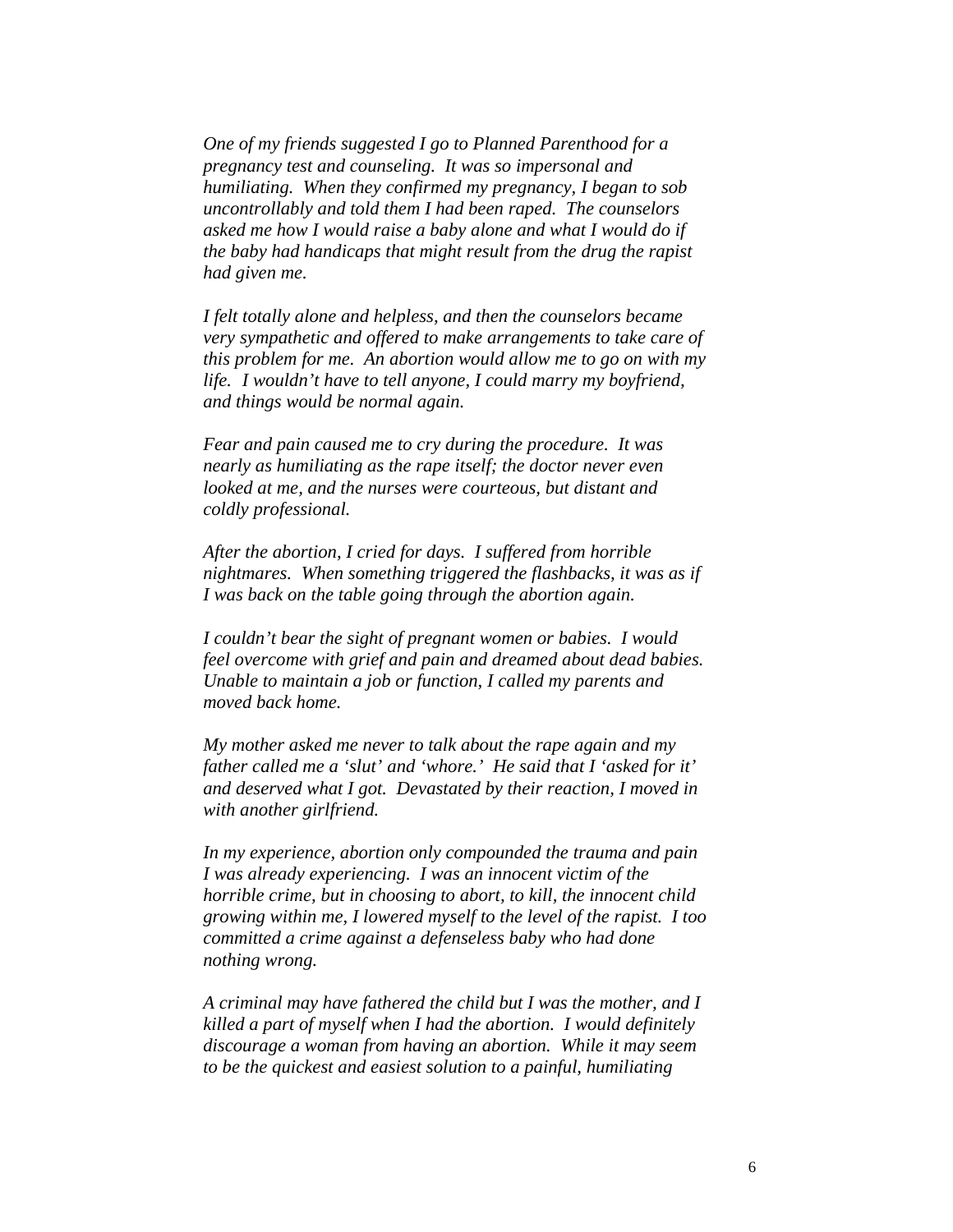*'problem,' it is a band-aid approach with horrible ramifications of its own.* 

*For me, the effects of abortion are much more far-reaching than the effects of the rape in my life.*<sup>20</sup>

### *THE PREGNANT RAPE VICTIM'S ATTITUDE TOWARD HER BABY*

*[The doctor] was very clear that by no means should I go through with the pregnancy. She said that if I did, there would be chances of my not living a normal life because the flashbacks from my terrible experience [of being raped] would continue. Finally a joint decision was made by the doctor, my parents and me and an abortion was performed. —Barbara Hernandez, rape victim*<sup>21</sup>

Many pregnant rape victims are rushed into deciding whether to abort or keep their baby. Hurt, confused, and anxious to end their nightmare, they are often persuaded to abort the child. Sexual assault counselor Dr. Sandra Mahkorn quoted physician Glenn R. Hunt in an article from *American Family Physician*: "We advise *all* rape victims that if they miss their next regular period by more than one week, they *should return for menstrual extraction or suction curettage.*" 22 (Emphasis added) With this in mind, it is important to study the pregnant rape victim's attitude toward her baby and whether it is likely to change as the pregnancy progresses.

In the late 1970s, Mahkorn performed two well-researched and noteworthy studies of women who had become pregnant as the result of sexual assault. For one of these studies, Mahkorn sent questionnaires to counseling and social welfare agencies that assist women in problem pregnancies, asking them about contacts with pregnant sexual assault victims. Mahkorn found that a majority of women pregnant as a result of rape felt their attitude toward the child improve consistently throughout the pregnancy. While some attitudes remained consistently positive or consistently negative, none changed from a positive attitude to a negative attitude. In fact, 7 out of 16 of these women's attitudes changed from *negative* to *positive*. 23 As Kay Zibolsky, a rape victim who decided to have her baby, explained, "'I started looking forward to the baby coming; I really did.'" Mahkorn writes, "[Kay] believes that 'the baby itself is a healing to the victim."<sup>24</sup>

Dr. David Reardon, an experienced researcher on the aftermath of abortion, and Julie Makimaa, co-author of this publication and a woman who was conceived in rape, surveyed women pregnant by assault and children conceived in rape or incest. Of a sample size of 192 women, 56 had had abortions. Six of these women did not provide any information as to how they felt about their abortions. Of the remaining 50, only one rape victim reported no regrets about her decision to abort. Forty-four women (88 percent of those expressing an opinion about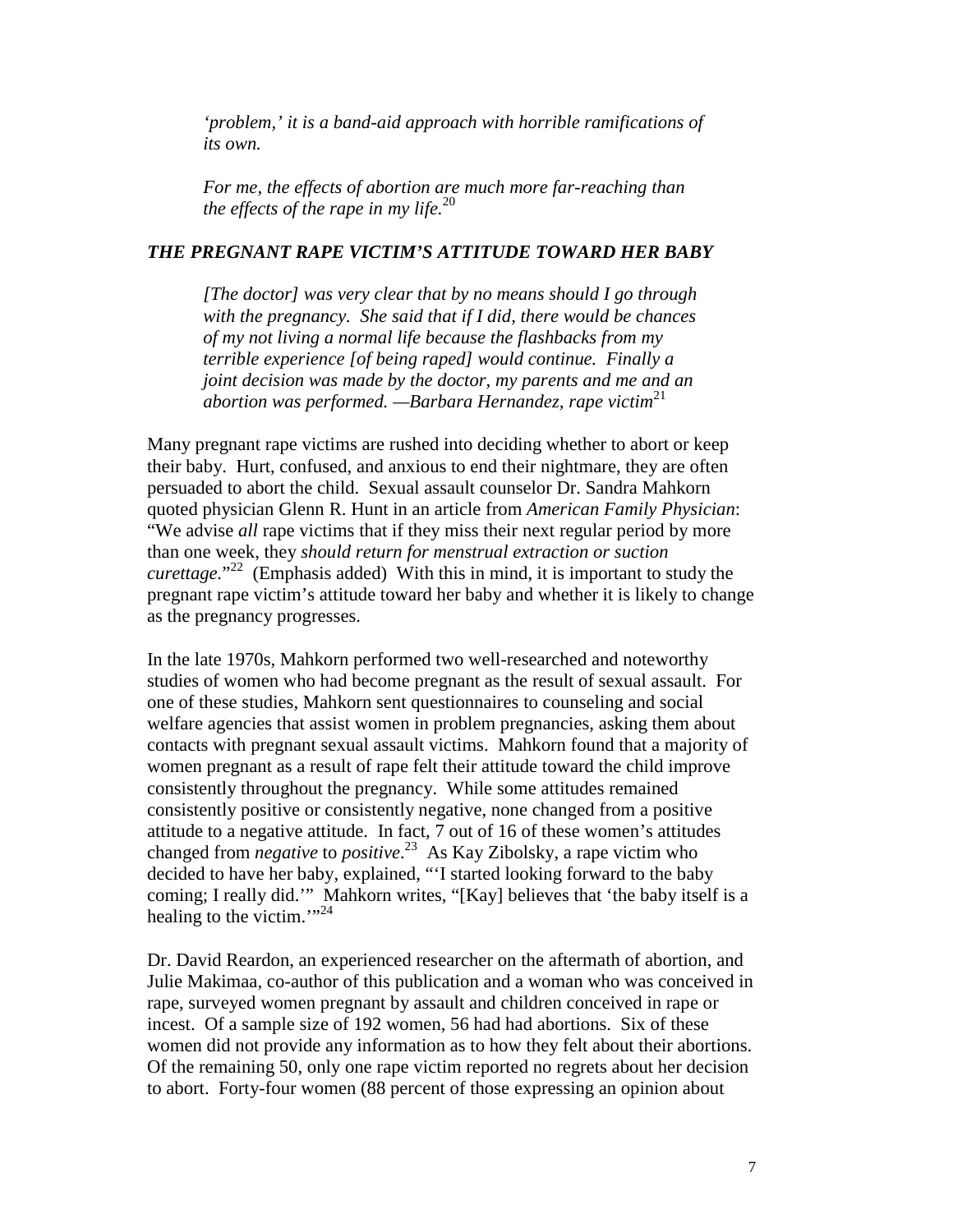their abortions) explicitly regretted their abortions and said that abortion had been the wrong solution to their pregnancies. Eleven of the 14 incest victims who had had abortions explicitly stated that abortion was not a good solution and they would not recommend it to others. Among the 44 victims of rape who aborted, 30 expressed an opinion as to whether they felt abortion was an appropriate solution to offer women who became pregnant from rape. Of these, 28 (93 percent) said that abortion had not been a good solution to their problems and stated they would not recommend it to others in their situation. (In fact, it is notable that 19 of the 44 rape victims who aborted (43 percent) indicated that they had felt pressured or strongly directed by family or health care workers to choose an abortion. The desire to abort did not originate within themselves.)<sup>25</sup>

Of the 133 women who carried their babies to term, more than 80 percent explicitly expressed happiness that they had chosen to give birth to their child. *None* of the women stated that they did not want their child or wished that they had chosen abortion instead. Most had not considered abortion as an adequate solution for them or had turned down the suggestion to abort. Some went against tremendous pressure from family, friends, or medical personnel to take the "easy way out" and have an abortion. $^{26}$ 

The following story, of a woman named Kathy DeZeeuw, reveals how a woman's feelings toward the child can become positive:

> *I was over six months along when my family discovered I was pregnant. The fear of my father's reaction and shame over disobeying my parents caused me to hide the rape and pregnancy.*

> *After skipping out of church, a girlfriend and I had gone to a local meeting place. I was very shy, but accepted a movie invitation from a guy whom I didn't really know. At the movie I realized he had been drinking and had just been released from prison. This news was very frightening, but it was on the way back home that I would realize the horrible danger I was in.*

*Instead of going toward home, he drove to a remote area. After bashing my head against the window several times, he raped and then threw me from the car.* 

*I felt dead inside. I knew I was at fault for what had happened. I shouldn't have left the church, and because I wasn't 'dragged off the street,' I thought it wasn't rape.* 

*I* didn't tell a single person what had happened to me, I just went *home and became more introverted. I lived in constant fear, remembering the threats of my attacker and what he would do to me if anyone found out.*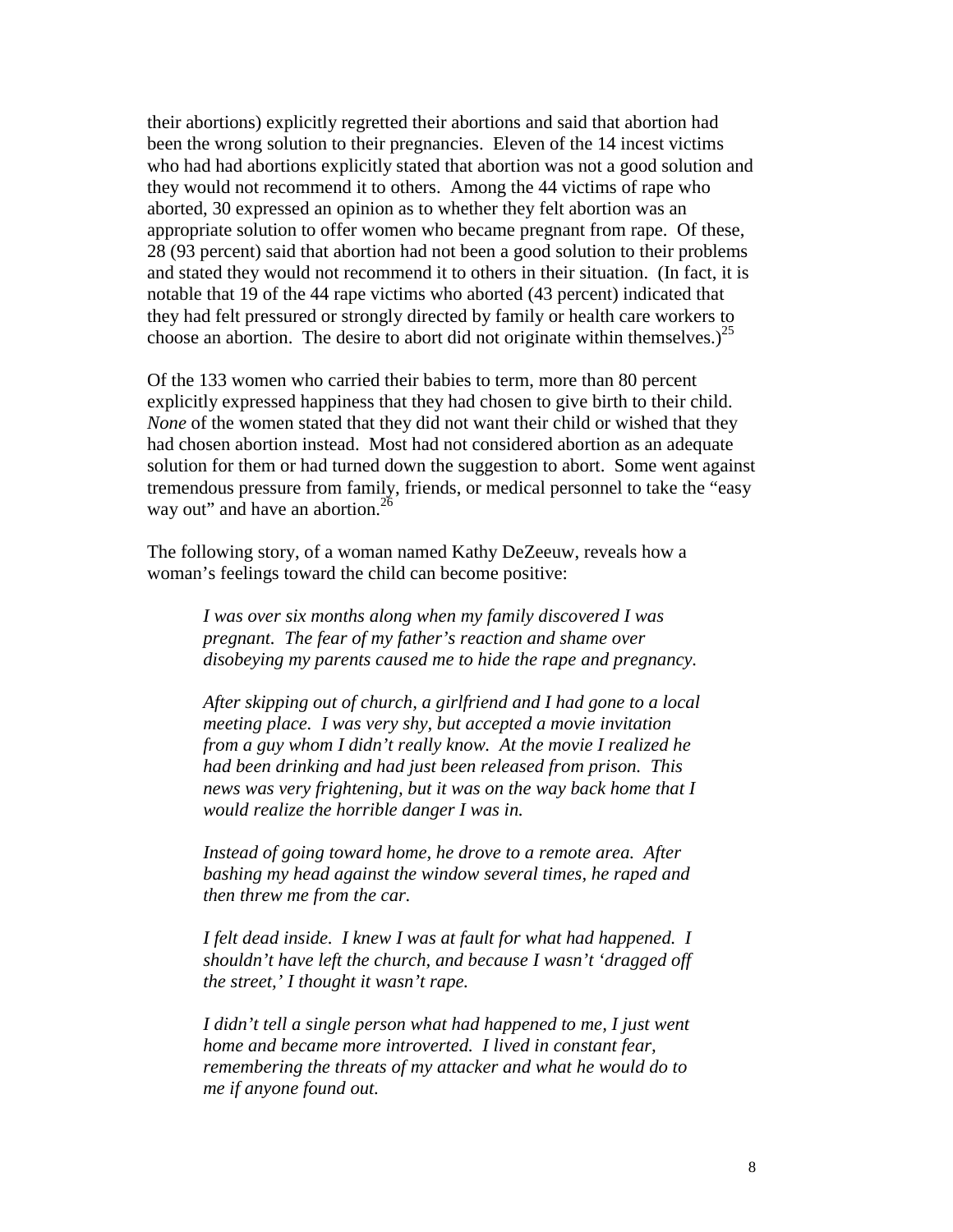*I was fearful of being pregnant and having this person's child. As a result of the fear, I felt ending the life of 'his child' was the only solution.* 

*I attempted to abort by swallowing a bottle of aspirin. I ate ant poison and jumped off haystacks, but nothing worked. When the child inside me moved for the first time, I was horrified. But I would come to recognize that I no longer wanted to abort the child.* 

*When my parents discovered I was pregnant, it was decided that the baby would be placed for adoption, so I was sent out of state to a maternity home until after the delivery. While away from my family, I began to feel an attachment to the baby. It was no longer 'his child,' it was my child.* 

*After 27 hours in labor, my son was born. Because he was to be placed for adoption, I was not allowed to hold my son, but could only see him from a distance through the nursery window. Even though I had tried to abort my child, now he was a part of me. My maternal feelings had grown so strong that I could not bear to be without him.* 

*With the support of my family, I brought my son home with me. There were times when I would struggle with the memories of the assault, and looking back now, an adoptive home may have provided my son with a more stable upbringing, but I am not sorry that I kept and raised my son.* 

*To me it is an affront every time I hear all the rhetoric from the pro-abortionists. I, having lived through rape, and having also 'conceived in rape,' feel personally insulted every time I hear that abortion should be legal because of rape and incest.* 

*I feel like cases like mine are being used to further the abortion issue even though we are not being asked to tell our side of the 'rape' issue. My son is not a 'misfit,' nor has he in any way turned out to be like his biological father.* 

*The rape still affects me today in only one way: That is, I'm so very blessed and proud of my son.*<sup>27</sup>

While the majority of rape victims' attitudes toward their babies become positive, the fact remains that these women still have to deal with many painful emotions from the sexual assault: They were violently assaulted by their attackers and then left to deal with the horror of this event. Studies indicate that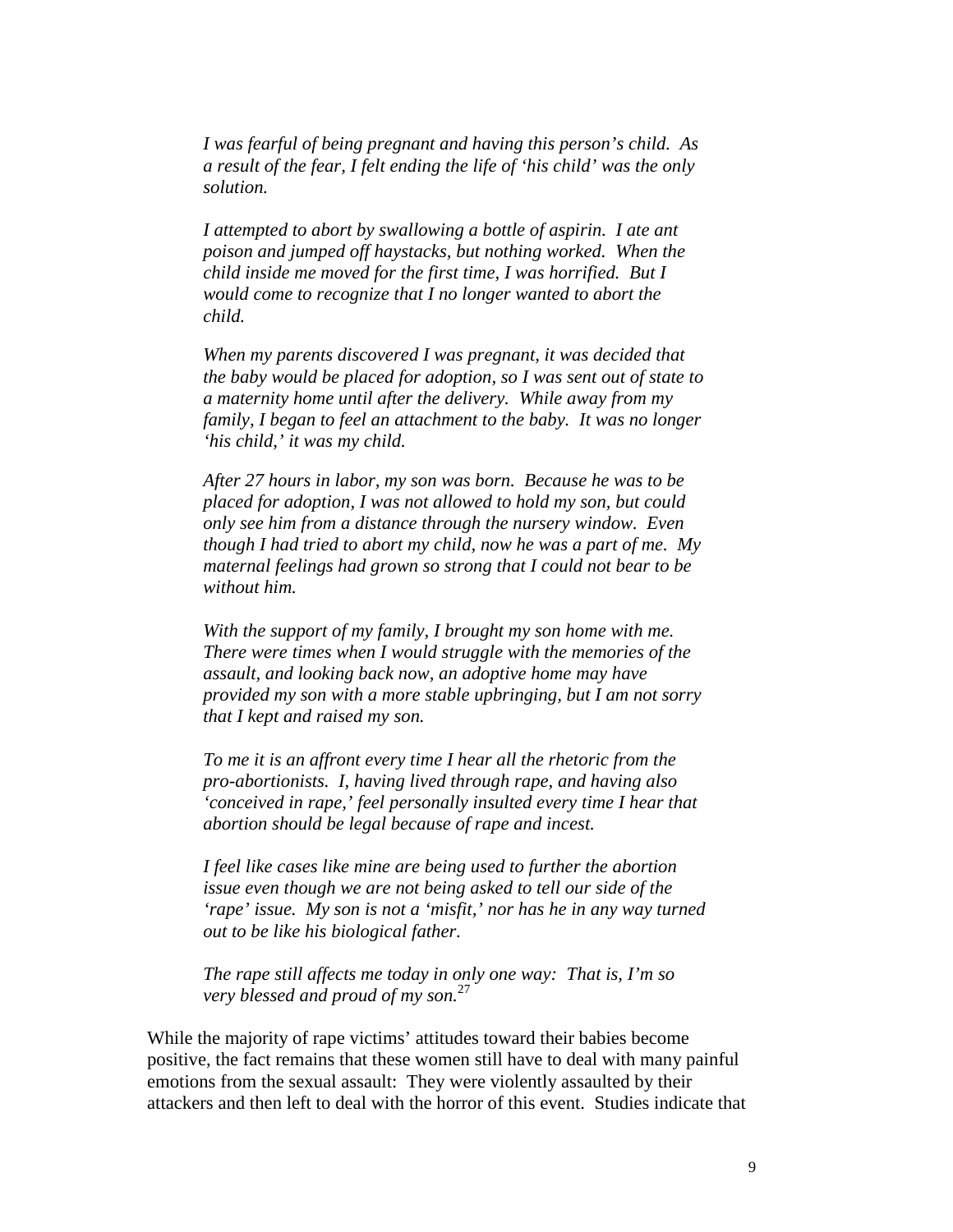the painful emotions relating to the rape may be of greater importance than the feelings connected to the pregnancy and child. In Reardon and Makimaa's study, 21 percent of the rape victims, rather than expressing their feelings about the pregnancy, focused their testimonies on the trauma of sexual abuse and what they did to find healing.<sup>28</sup> In Mahkorn's study,

*Fifty percent of the responses to the question relating to the special needs of pregnant sexual assault victims dealt with the importance of addressing feelings or issues related to the rape experience. … Perhaps too often the pregnancy receives the most attention and the anger, guilt, fear, and lower self-esteem related to the assault fail to be addressed.*<sup>29</sup>

### *OTHER PEOPLE'S RESPONSES AFFECT THE RAPE VICTIM*

*The situation of women who are pregnant by rape is like that of the physically handicapped. The reaction of others to the condition is often much harder to bear than the condition itself. —Mary Meehan*<sup>30</sup>

*I am familiar with no case of incest-related abortion that did not make matters worse for the victim. These abortions are done for the benefit of the adults involved, not the incest victim. —Joan Kemp, rape crisis center counselor*<sup>31</sup>

So far, we have learned that much of the pregnant woman's trauma from her sexual assault remains very strong; that the further trauma of an abortion only compounds this original trauma; and that her attitude towards her baby is likely to become positive as her pregnancy progresses. This indicates that we need to affirm her positive feelings toward her child and help her deal with the trauma of the sexual assault. Unfortunately, this is not the usual response to pregnant rape victims, as shown by Pat's story.

Psychiatrist Dr. Bennett Rosner writes, "The most damaging results of a rape can be the covert or sometimes even overt rejection and accusing attitudes which are often seen on the part of family and friends."32 The main complaint of the women in Mahkorn's study was how other people treated them. Mahkorn explains that there are three common reactions from family and friends that increase the victim's feelings of guilt and shame: anger; attempts to avoid or hide the event; and the attitude that the woman is somehow "tainted" or "dirtied." She writes, "Opinions, attitudes, and beliefs of others about the rape and pregnancy were reasons most commonly mentioned by respondents as conditions or situations which 'make it most difficult for a woman who is pregnant as a result of sexual assault to continue her pregnancy.'"33 Joan Kemp, a rape crisis center counselor and a woman who has had an abortion, says,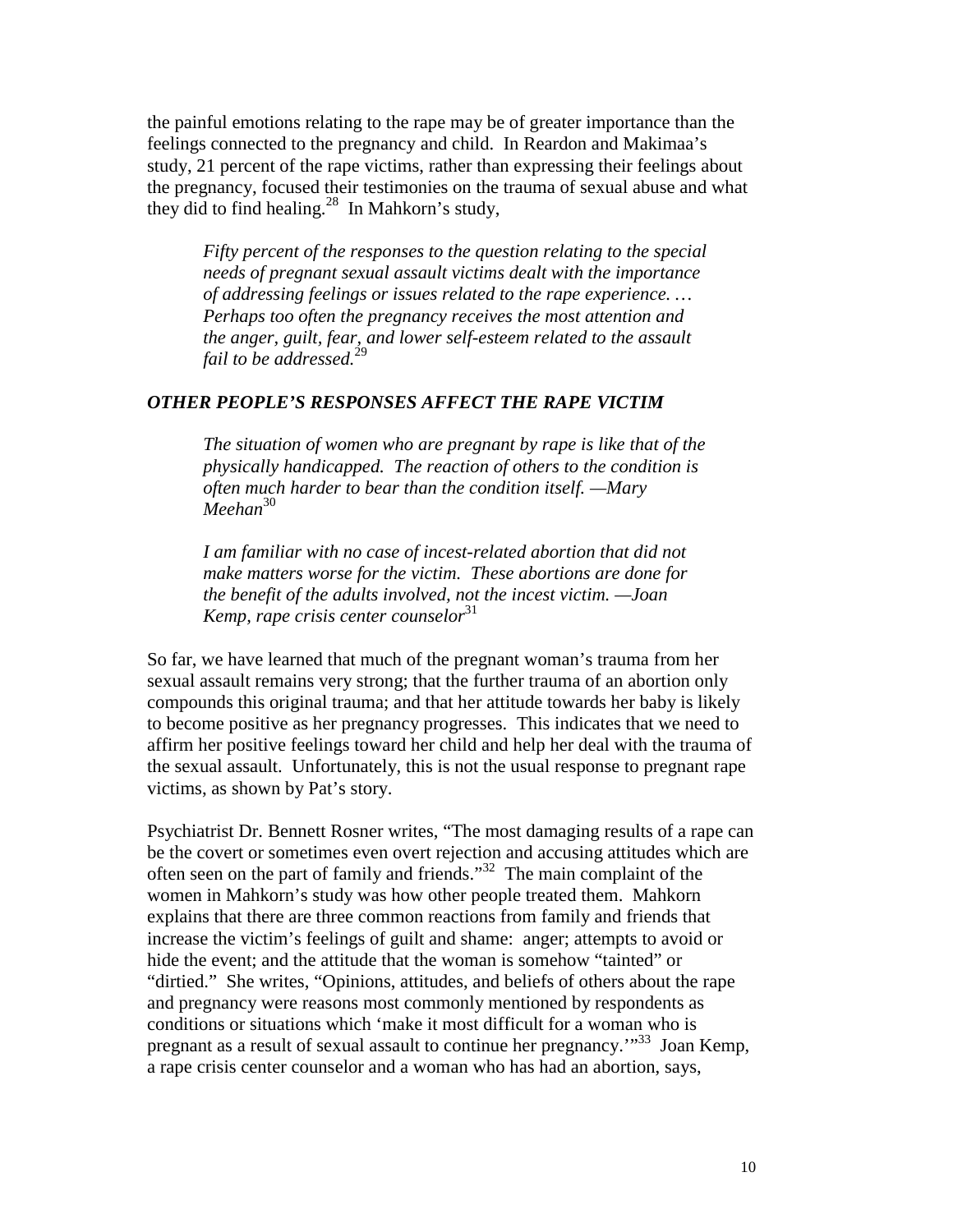*In every case of abortion after incest with which I am familiar, the abortion was arranged by the perpetrator or his wife, with the purpose of concealing the incest. In one case a young woman had seven abortions before she was fourteen, and the incest continued.*<sup>34</sup>

"Doris" shared her experiences in a letter to Julie Makimaa in hopes that other victims of incest will be spared the pain of abortion. Her story demonstrates the powerful effect the family's reaction has upon the pregnant incest victim:

*On the outside I was a normal 15-year-old, enjoying shopping with my friends, listening to music and going to the movies, but inside something was terribly wrong.* 

*At the hospital I learned that in addition to being very sick with the flu, I was pregnant. I felt ashamed and dirty, and terrified about explaining the horrible things that my father had done to me.* 

*The doctor asked me what I planned to do. I told him I wanted to have my baby. Despite the pain of knowing who the father of my baby was, I had seen* The Silent Scream *in high school and knew I could never harm the baby. …* 

*When my father heard that I was pregnant, he flew into a rage, demanding an abortion. The doctor refused because it was against my wishes, but my father was able to find another doctor who didn't care about how I felt.* 

*It took three nurses to hold and strap me down on the table. They tried to sedate me, but I kept screaming that I didn't want an abortion. Eventually, I was placed under general anesthetic and my baby was killed.* 

*I was told that my parents knew what was best for me, but I knew that their only concern was hiding our family secret. After the abortion, the abuse continued. The evidence was gone and I was left with a broken heart.* 

*It would be two more years before I would escape my abusive father. I wish I could have done more to save the life of my daughter. In my mind, it didn't matter how she was conceived; she was an innocent victim, just as I was.* 

*I know that the abortion wasn't my fault, but I can't help feeling the pain of losing my child. I wish I could have done more to fight for her life. I will never forget her.*<sup>35</sup>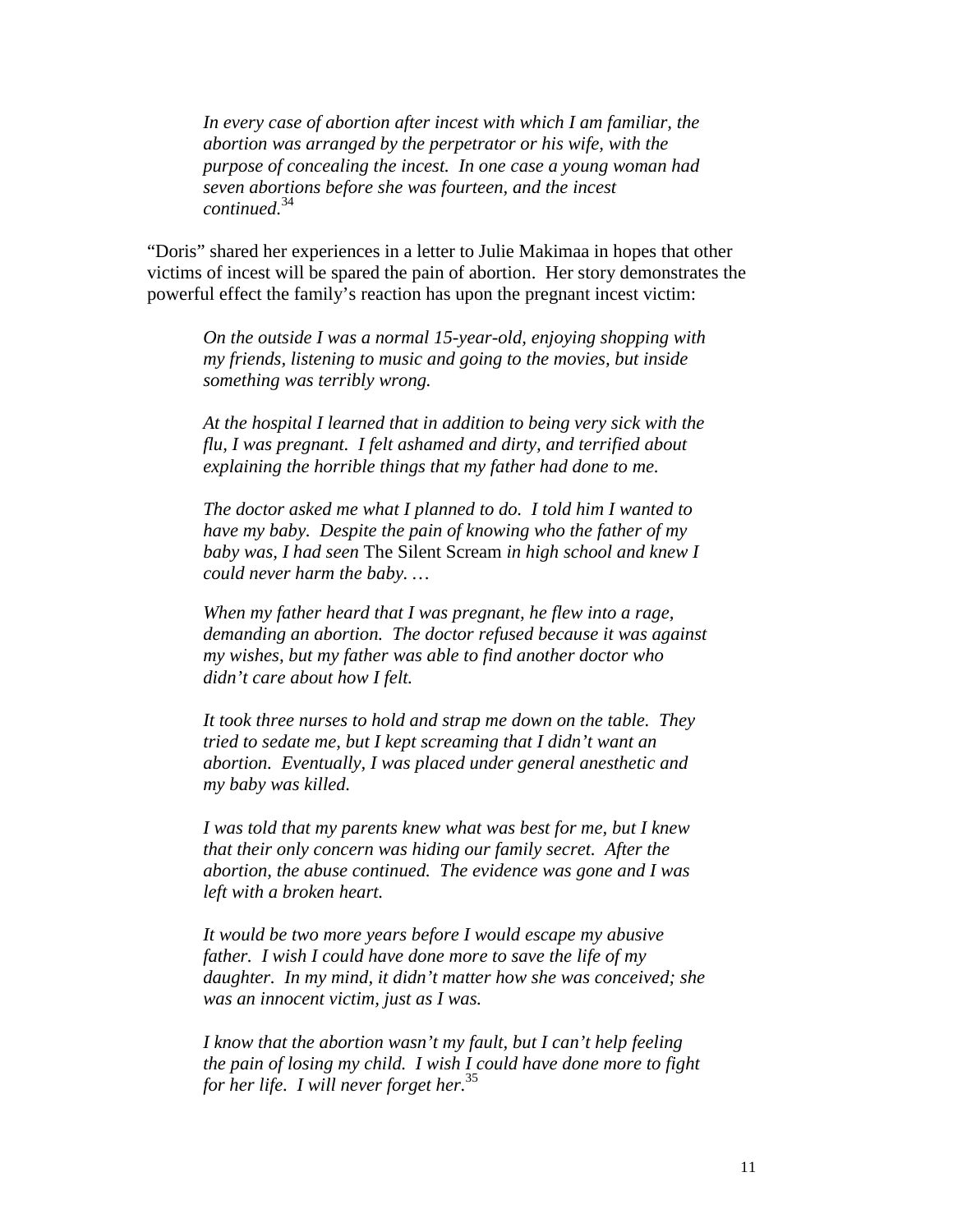#### *THE CHILDREN OF RAPE AND INCEST*

*We can't think of a more callous policy than forcing a woman to give birth to her rapist's or relative's child. —Kate Michelman, President of the National Abortion Rights Action League*<sup>36</sup>

In March 12, 1989, political commentator Cal Thomas wrote an article titled "Children of Rape" that exposed how pro-choicers have used a tiny number of rape and incest cases as a wedge to keep open the door to abortion on demand. Thomas refutes the argument that abortion should be legal so that women won't be further "traumatized" by carrying the product of rape and incest to term. In this article, Thomas quotes Julie Makimaa as follows:

*They [the abortion movement] have been successful in selling the propaganda to the public that if you were conceived as a result of rape or incest, you will be deformed or evil or have major psychological problems. Yet, my conception was no different from anyone else's. There was no 'evil gene' passed from my biological father to me.* <sup>37</sup>

Readers' responses included the following two excerpts:

*Raising a child bred in terror, always watching for the inherent insanity that was the father's to come out, bearing the hated seed to full fruition and then giving it up for adoption to some sweet unsuspecting couple. … The rapist chose to rape, and I chose to uproot the evil seed as … naturally as I would pull the weeds out of my garden. —Beulah Chute*<sup>38</sup>

*How long would your wife carry a rapist's baby? Or your sister or niece?… Somewhere in the genes of Julie, perhaps in a future son, is a gene of violence. —Anonymous*<sup>39</sup>

*The "rapist's baby." The "hated" or "evil seed.*" A child conceived in rape is often labeled as the *rapist's* child rather than the rape *victim's* child. People are afraid that the child will inherit some sort of "evil gene." But there is no medical research to substantiate this myth. As psychologist Elizabeth Carll, Ph.D., a trauma and stress expert, says,

*There is no such thing as an evil seed. There is an awful lot of rape and domestic violence in the world, so if it were true that anyone born because of them was bound to carry on that type of behavior, well, we might as well give up right now.*<sup>40</sup>

Yet the "evil heredity" myth still exists. By linking the unborn baby with the violator, society vilifies the offspring and deems abortion justifiable.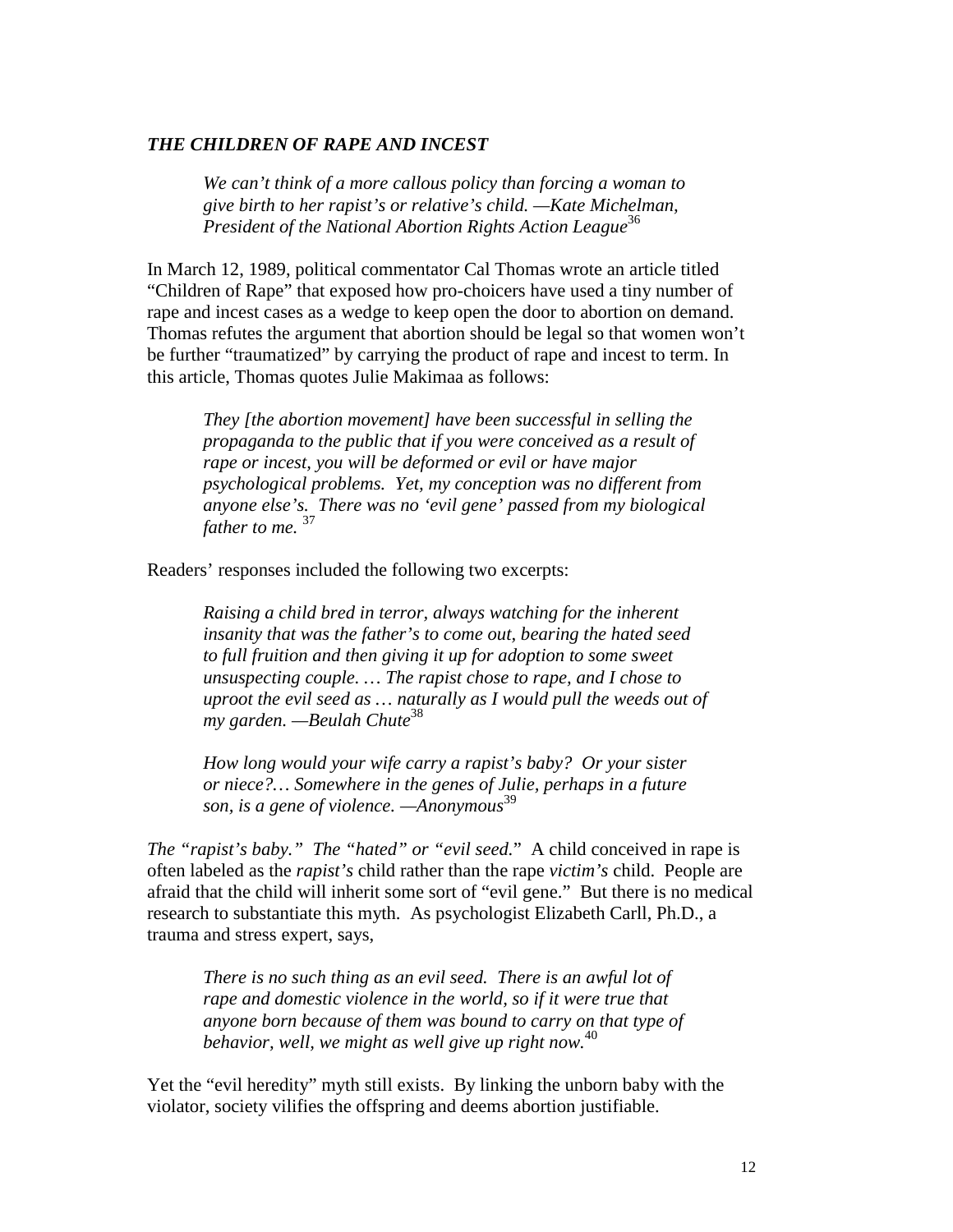As revealed by the extremely negative responses to Cal Thomas's article, many people distance themselves from the unborn child, failing to recognize him or her as a valuable person. In August 1999, a Michigan pastor addressed the issue of abortion in his weekly column for the local paper. In the article, titled "Seeking a Rational Answer to the Issue of Unwanted Pregnancies," he stated, "I am trying very hard to use neutral, non-emotional language in this discussion; I don't even want to use the 'A' word itself. It seems to me that the moment we use the usual loaded words, constructive dialogue becomes nearly impossible." Trying to establish common ground between supporters and opponents of abortion, he suggested that another "point of agreement is the fact that terminating pregnancies can never be completely outlawed. It would be cruel to force a women to give birth to a child which was conceived through an act of violence." $41$ 

Viewing both the mother and child as victims is fundamental to a genuinely compassionate response. Society needs to support women in crisis pregnancies and protect the unborn from the violence of abortion. As Mahkorn writes:

*Many, because of the ugliness and brutality of the rape, fail to recognize the humanity and uniqueness of the unborn child. By condoning such attitudes we are telling the pregnant rape victim that the life she carries is repulsive. No wonder abortion — a violent act — may seem like the only solution. Violence is thus justified as the most 'effective' and 'efficient' solution.*<sup>42</sup>

The most effective way to empathize with the children conceived in rape and incest is to learn from them firsthand. Faith Daniels, a former NBC talk show host, was interviewed in the August 1993 issue of *People* magazine, discussing her conception from rape and its effect on her life. Ms. Daniels commented,

*I have come from a terrible event, but I am not a bad person. … It really doesn't matter how you were conceived. Only what you become. … [The circumstances of conception] isn't something that's a cross to carry or that I dwell on. Date rape is truly an awful thing. But if a child is the result, and is placed in a loving home, there should be no stigma.*<sup>43</sup>

In an article titled "My Father Was A Rapist," the August 1999 issue of *Glamour* magazine featured personal stories of several women conceived in rape. Most of the women interviewed said they felt "more or less ambivalent about their rapist fathers."44 Among these women was Julie Makimaa. The story of her birth mother, Lee Ezell, has already been told in these pages. Here, Julie picks up the story: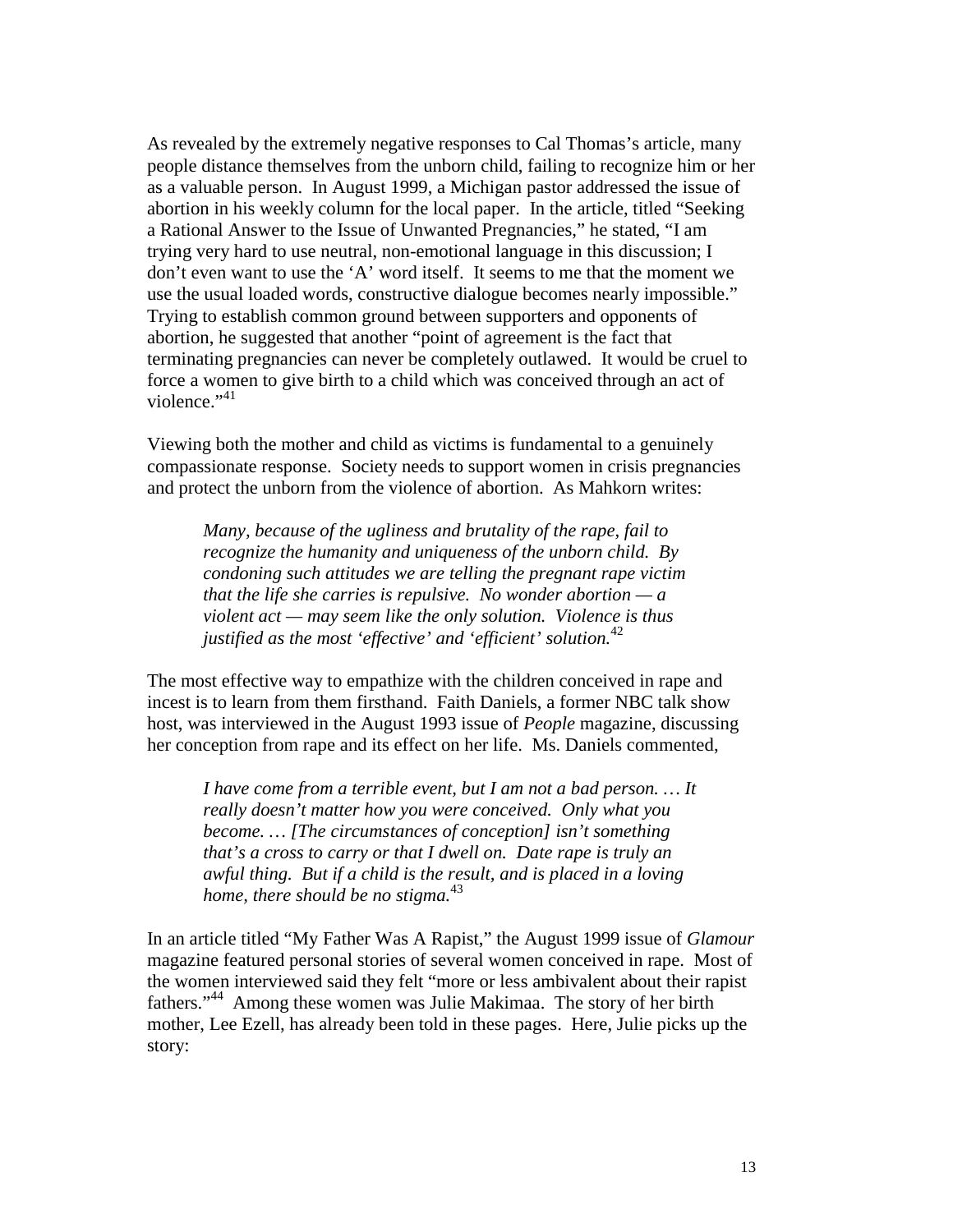*I grew up in a loving Christian home and never felt shame over being adopted. I was treated with the same love my brothers received and was told that I was a 'special little girl' also loved by my birth mother.* 

*Like all adoptees, I wondered about the circumstances surrounding my conception: if I looked like my biological mother or father; had I ever unsuspectingly passed them on the street; and were there any health problems I should be aware of?* 

*With the support of my mom and dad, I began the search for my birth mother shortly after being married. Although they were frightened about whom I might find and how I would react, they made a decision to support me.* 

*While at home with our six-month-old daughter I received the telephone call from my birth mother. I was overwhelmed with joy, excitement, and fear all at the same time. How did she feel about me finding her? Would this be our first and last conversation? Would she like me?* 

*She asked me about my parents, where I grew up, and why I wanted to find her. She told me that she always thought about me on my birthday and holidays. I asked her about my birth father, told her that she was a grandmother, and shared about being raised in a Christian home.* 

*She was a Christian! That was the best news of all. Somewhere in my mind I felt like God needed me to be His messenger to my birth mother, but He had answered my prayers long before I had ever prayed them.* 

*We made reunion plans during our first telephone conversation. Eight weeks later, the door opened to reveal a woman who looked incredibly like me. We were speechless as we shared those first unbelievable moments together. We would celebrate my 21st birthday, with one candle on the cake in honor of our first birthday together.* 

*My husband, Bob, was the first to speak: 'Lee, I want to thank you for not aborting Julie. I don't know what my life would be like without her and my daughter, Casey.' He had no idea how important his statement was.*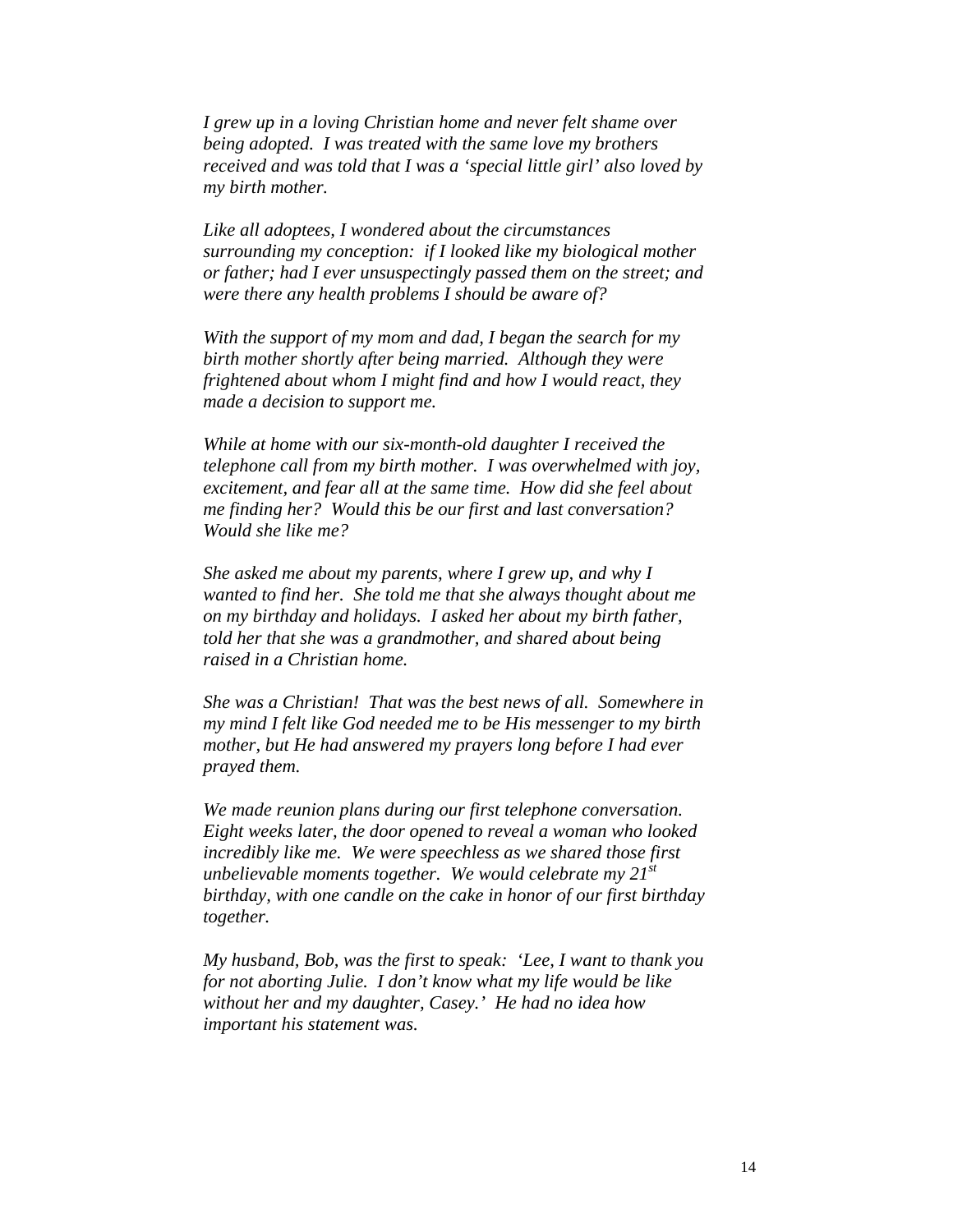*Later that evening I would learn the terrible circumstances that surrounded my conception. We cried together as Lee recounted her rape and told me her reaction to learning she was pregnant.* 

*After returning home, there were many questions to answer. How did this affect my life? Did I inherit some 'evil gene'? Did I carry some hidden defect that would later manifest itself physically or mentally? Was my life less valuable because I was conceived in violence?* 

*I cringed when friends asked me about my reunion and I had to tell them, 'I was the result of a rape.' Their painful reaction to hearing the news made me wish I could hide from the truth. I was angry at my birth father and wanted to 'make him pay' for the pain he caused Lee.* 

*Suddenly the issue of the 'hard cases' was directly related to me, and I was forced to examine my beliefs about my right to life. I was pro-life but had never worked through how I felt about abortion in cases of rape and incest.* 

*I would have to face the question of allowing abortions for rape and incest victims, knowing that if I approved, I would be admitting that my own birth mother should have had 'the right' to abort me. This was a position I could not accept.* 

*I turned to the Scriptures to find the meaning of my life. The words of Psalm 139:13-16, which 20 years earlier [had] convinced my birth mother that I was not an 'accident,' led me to realize my incredible value and unique purpose.* 

*Although my birth father was a criminal, I do not feel compelled to suffer for his actions. It was not my fault. More important than how I began, is what I become. Value is not determined by our conception, status in life, or our 'wantedness.' I am valuable because I am created in God's image, and He establishes our unalienable right to life.* 

*Today my anger is gone. I have processed the fact that my father was a criminal who violated everything a father should be. The only motivation that I would ever have for finding him would be out of the hope that he would recognize the tremendous pain he caused my birth mother and ask for her forgiveness.* 

*Learning the truth about my conception caused me to appreciate — in a greater way — the sacrifices of my birth mother,*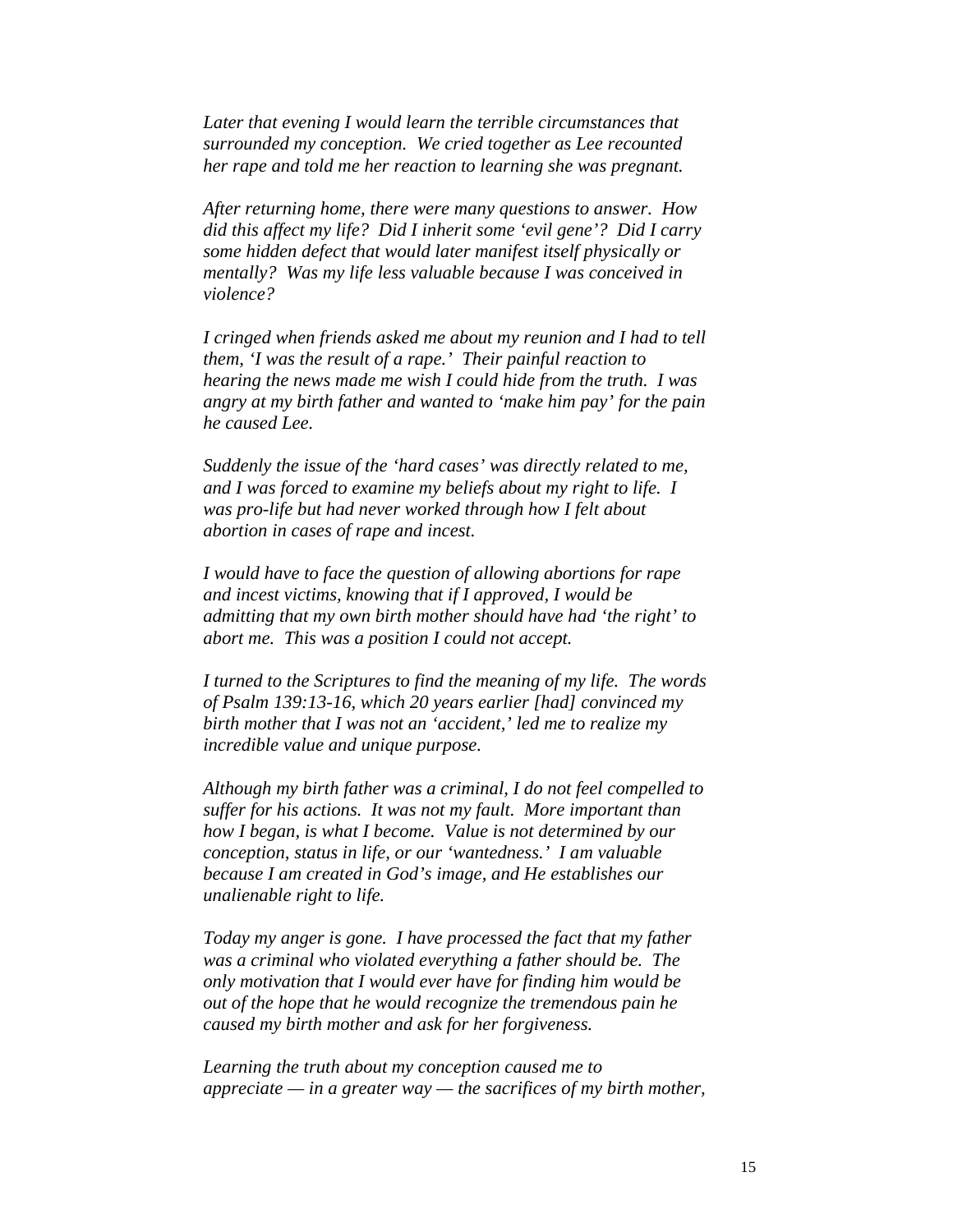*the loving home in which I was raised, and the incredible opportunity that life provides. In the years that followed our joyful reunion, Lee and I would have many invitations to share our story. Lee wrote her book* The Missing Piece *to encourage other women facing assault pregnancies. In 1989, I founded an organization to reach out to women and children affected by assault pregnancies. Dr. David Reardon and I co-authored* Victims to Victors*. Using the combined experiences of 264 women and children, this book provides a definitive response to the argument for abortion in assault pregnancies.* 

*Together, Lee and I have discovered that the pain of the past is replaced with the joy of the present. When I look at myself in the mirror, I recognize the tremendous amount of love in my life: a heavenly Father who planned my steps; a birth mother who demonstrated how to trust God while walking the divine path; a loving, adoptive family that taught me Who God was; and a husband and children with whom to share my life. I, my children, and future generations have been given the gift of life because one woman courageously chose life.* 

*Today, debate over whether to allow abortions in cases of rape is a personal issue of life and death. The circumstances of my conception are unfortunate, but they do not eliminate my Godgiven right to life. By the grace of God and personal sacrifice of my birth mother, I am the 'good thing' that resulted from her tragic assault.* 

Julie's sentiments are seconded by Pam Stenzel, a child conceived in rape and founder of Straight Talk, a national abstinence organization: "I am angry at all men who would abuse women in that way. But specifically toward him? I can't feel that."45 Patrick DeZeeuw, whose mother, Kathy's, story appears earlier in this publication, testifies, "As a child of rape, I have a unique outlook on abortion. If abortion had been legal when I was conceived, I would not be alive. I'd never had a chance to love and give of myself to others."<sup>46</sup>

#### *THE POLITICS OF ABORTION*

*To 'agree to disagree' is to concede that a baby is a baby only if the mother thinks it is — that the child has value, only if the mother says it does. —Father Frank Pavone*<sup>47</sup>

Until the 1960s, almost all states banned abortion except when necessary to save the life of the mother. Then advocates of legal abortion began putting exceptions in several state laws.48 In the 1973 case of *Roe v. Wade*, the United States Supreme Court granted women the "fundamental right" to have an abortion.<sup>49</sup> *Roe v. Wade* repealed all state laws prohibiting abortion.<sup>50</sup> Its companion case,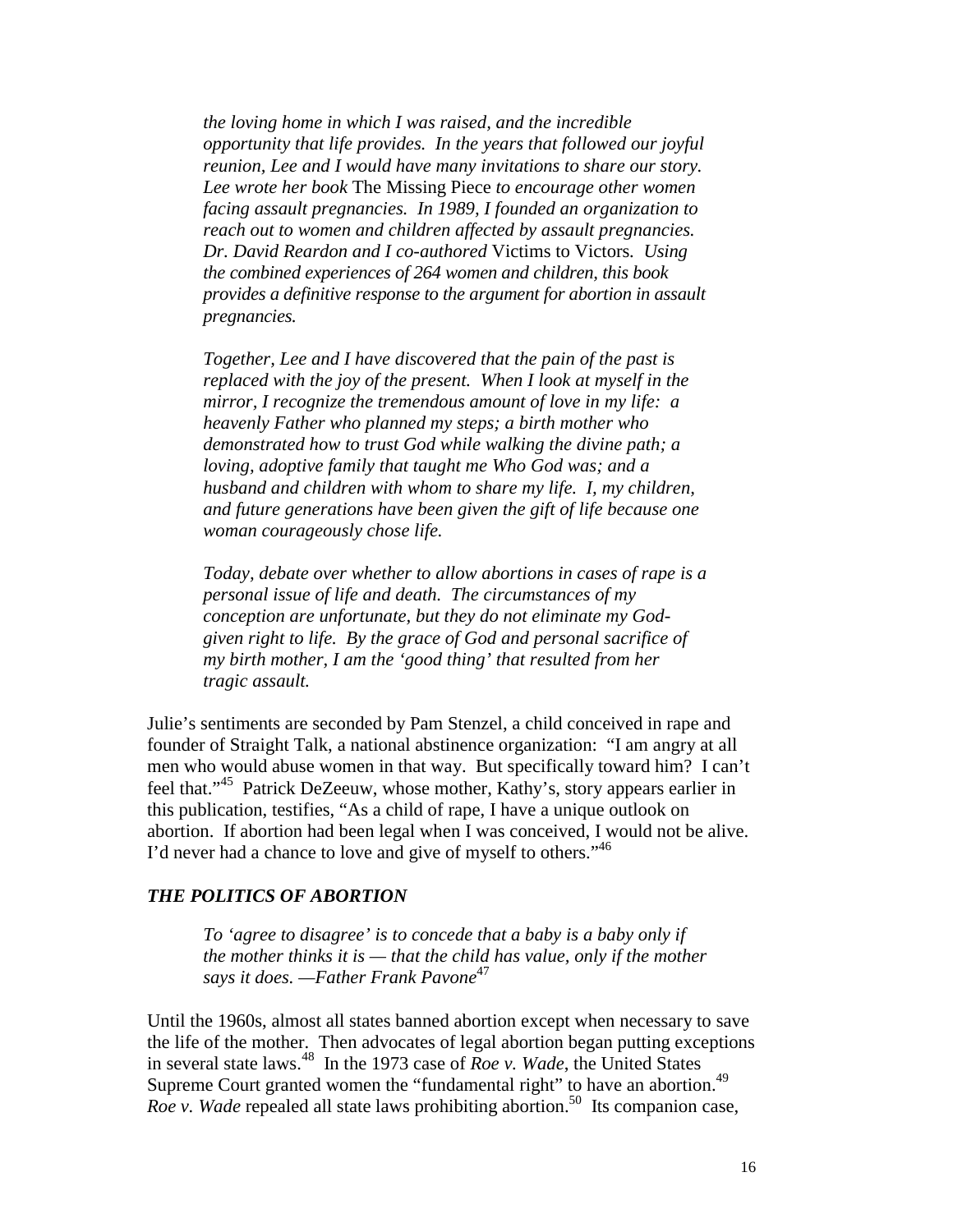*Doe v. Bolton*, extended the "right" to abortion to all nine months of pregnancy if the mother's "health" is at stake. Yet, because *health* was defined as everything from physical well-being to psychological and financial well-being, abortion became an unrestrained practice.<sup>51</sup>

*The Abortion Industry's Use of the Hard Cases.* It is essential to recognize that the abortion industry has used the hard cases to further its cause. This is exemplified in *Roe v. Wade* itself. Norma McCorvey, known in the case by the alias "Jane Roe," writes in her autobiography that in order to gain sympathy, she claimed in her affidavit that she had become pregnant as a result of gang rape. She says that her lawyer, Sarah Weddington, knew the rape story was a lie long before she argued the case in 1971:

*The affidavit did not happen the way I said it did, pure and simple. I lied! Sarah Weddington and Linda Coffee needed an extreme case to make their client look pitiable. Rape seemed to be the ticket. What made rape even worse? A gang rape! It all started out as a little lie. I said what I needed to say. But my little lie grew and grew and became more horrible with each telling. …* 

*It was good for the cause! It read well in the newspapers. … The lie became the truth these past twenty-five years. …* 

*Sarah knew the truth, the real truth, long before she ever went to the Supreme Court in 1971. Yes, the stated reason for my abortion is based upon a lie, a great lie. So the entire abortion industry is based on a lie.*<sup>52</sup>

Charles E. Rice, professor of law at Notre Dame Law School, says that, politically, rape and incest are the most appealing arguments for abortion.<sup>53</sup> The pro-abortion movement has secured the "woman's right to choose" by stigmatizing assault victims and their children. The "exceptions" argument has undermined the sanctity of life philosophy, and now abortion activists find the argument for abortion on demand much easier.<sup>54</sup>

Responding to the May 19, 1999, House Committee ban on abortions for military women overseas, Kate Michelman, president of the National Abortion and Reproductive Rights Action League (NARAL), commented,

*The Committee's actions hearken back to the days when rape was deemed the fault of the woman, when women had to fight tooth and nail to prove their claim and garner compassion as victims of these heinous crimes. … Rape is by definition a forcible act. Incest is by definition an egregious assault. The women victimized by these crimes should not have to endure reporting requirements and inane regulations just to obtain needed medical services.*<sup>55</sup>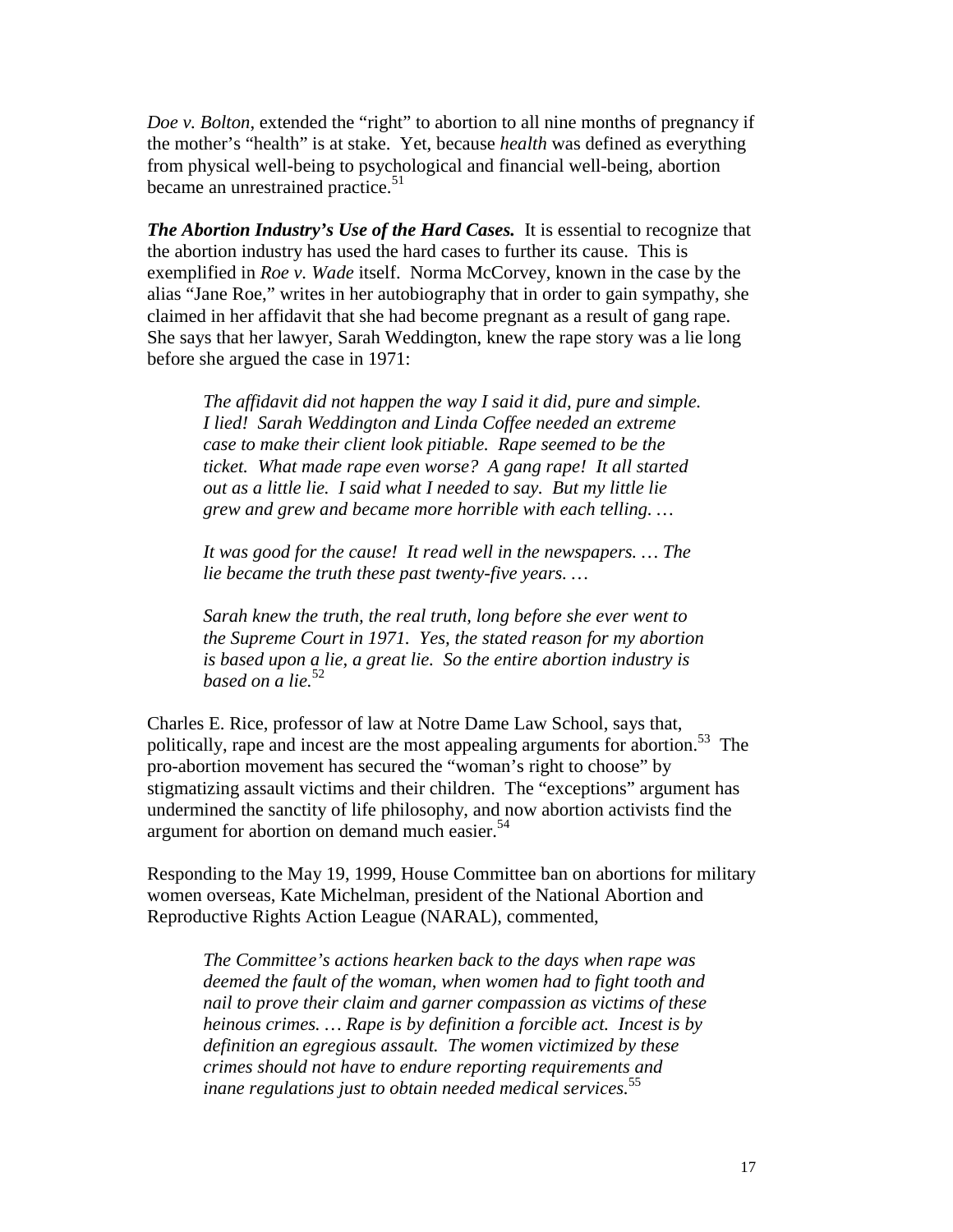Also, in her book *The Scarlet Lady: Confessions of a Successful Abortionist*, Carol Everett describes the tactics she used at Texas abortion clinics:

*I put on my PR hat and became creative. Early in the clinic, I noticed that many girls said they were raped, but they had not reported the 'rape' to police or gone to a hospital. I had an idea how we could build our business to another level.* 

*In one of our weekly meetings I said,* 

Many of the women come in complaining they were raped, but they have neither reported it to the police nor gone to the hospital. I think we can get a lot of publicity if we have a press conference announcing that we will do abortions free for rape victims if they report it to the police and go to the hospital. You know the percentage of conception in an actual rape is very low, and with the conditions attached, I don't think we'll do many free abortions. But we will get a lot of free publicity! ...

*We got prime time news coverage at 6:00 P.M. and 10:00 P.M. Also, several newspapers and radio stations picked it up. I personally called on all of the 'do-gooder' organizations in town and let them know. Lots of good free publicity! …* 

*We never did one free abortion on a rape victim.*<sup>56</sup>

*Life is an Unalienable Right***.** The Declaration of Independence states that "all men are endowed by their Creator with certain unalienable Rights, that among these are Life, Liberty and the pursuit of Happiness." In its Preamble, the Constitution of the United States declares that one of its purposes is to "secure the Blessings of Liberty to ourselves and our Posterity." The national government has the duty of securing the rights of *all* Americans. The significant question that individuals have trouble agreeing on is *at what stage* a human being is entitled to his or her unalienable rights. From the moment of conception? Beginning at the second trimester, or the third trimester, or not until the baby is born? In other words, *when* does life begin? Once we answer this question, we can establish when it is the state's duty to begin providing protection.

Modern medical science proves that life begins at conception. We know that the moment the ovum is fertilized by the penetration of the sperm, the 23 pairs of chromosomes are complete; the zygote has a specific genotype that is distinct from both parents; and the child's sex, size, shape, skin color, hair color, eye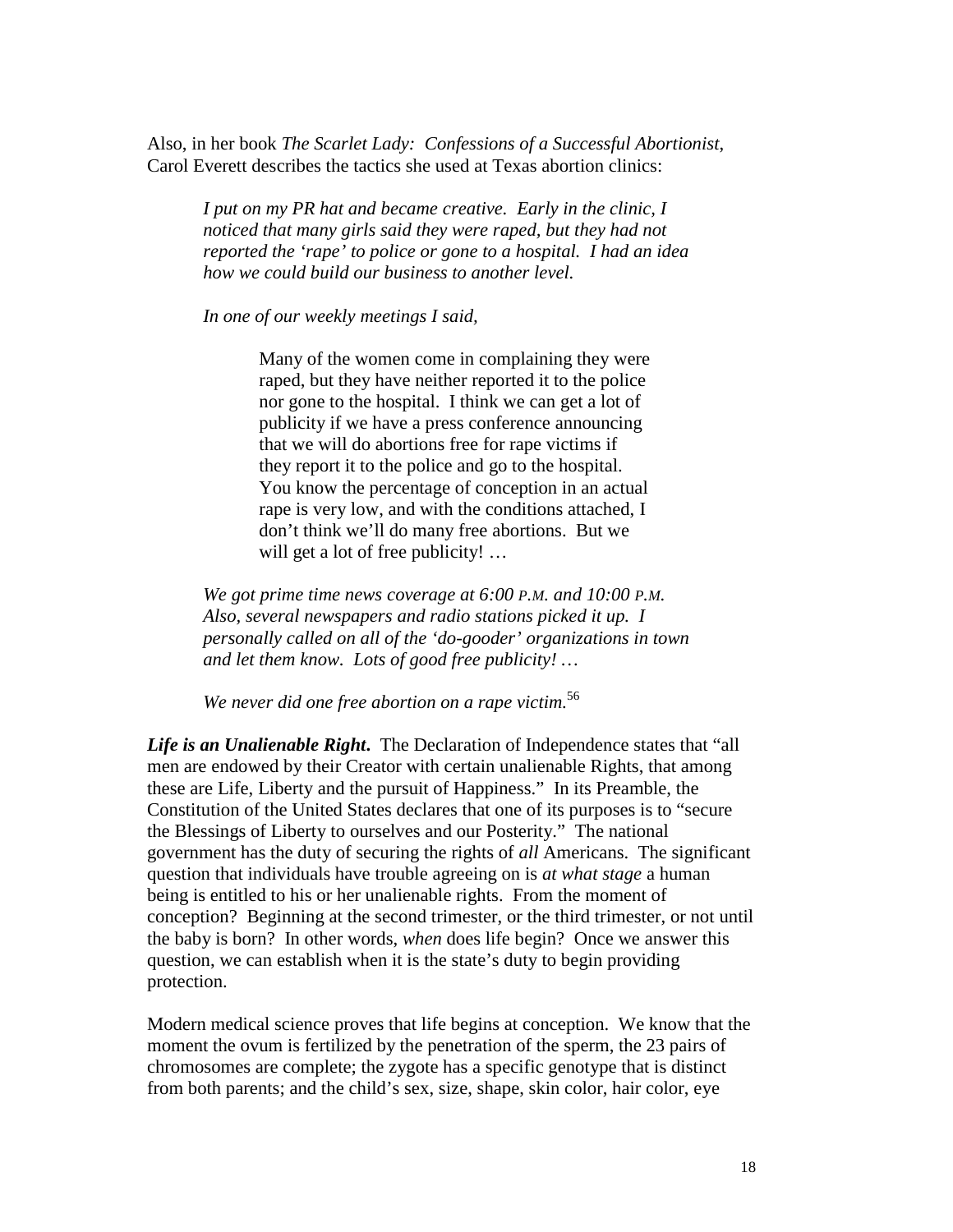color, temperament, and intelligence are already determined. Between the time the human being begins as a single fertilized cell to the time it becomes an adult (from fusion to maturity), 45 generations of cell division occur, 41 of which occur *before* birth.57 Realizing the significance of the fact that life begins at conception, the First International Conference on Abortion, meeting in 1967 in Washington, D.C., declared, "We can find no point in time between the union of sperm and egg and the birth of an infant at which point we can say that this is not a human life."<sup>58</sup>

Dr. Jerome Lejeune, one of the world's foremost authorities in genetics and discoverer of the cause of Down's Syndrome, testified in the Municipal Court at Morris County, New Jersey, on April 13, 1991:

*Each of us has a very unique beginning, which is at the moment that all the information necessary and sufficient to be that particular human being, which we will call later Peter or Margaret, depending on its own genetic make-up, when this whole necessary and sufficient information is gathered. And we now know from experience both in animals and now in human beings, that this moment is exactly the moment at which the head of the sperm having penetrated inside the ovum, then the information carried by the father encounter[s] in the same recipient cell, the information carried or transmitted by the mother; so that suddenly a new constitution is spelled out. …* 

*Now we know, and I think there's no disagreement among biologists everywhere in this world, that after fecundation no new information goes in. Everything is there … just at the moment after the entry of the sperm, or it is not enough and it will fail. Either the whole information for the human being is there and the human being can develop and organize, or it is not there and no human being will develop at all.*<sup>59</sup>

To understand the dangerous precipice on which the abortion debate is balancing, one needs only to read the works of J. Budziszewski, associate professor in the departments of government and philosophy at the University of Texas at Austin. Budziszewski explains the philosophies of "personhood" and "deliberative rationality": According to the "personhood" theory, one is more or less human according to whether he is more or less a person; according to "deliberative rationality," he is a person according to whether he is able to act with mature and thoughtful purpose. If one adopts this theory, Budziszewski writes, "Unborn babies turn out to be killable because they cannot act maturely; they are less than fully persons, and so less than fully human." They must be killed when the interests of those who are more fully human require it. But many children, teenagers, and adults are also immature or physically or mentally limited in their ability to function in society. "Then aren't they also less than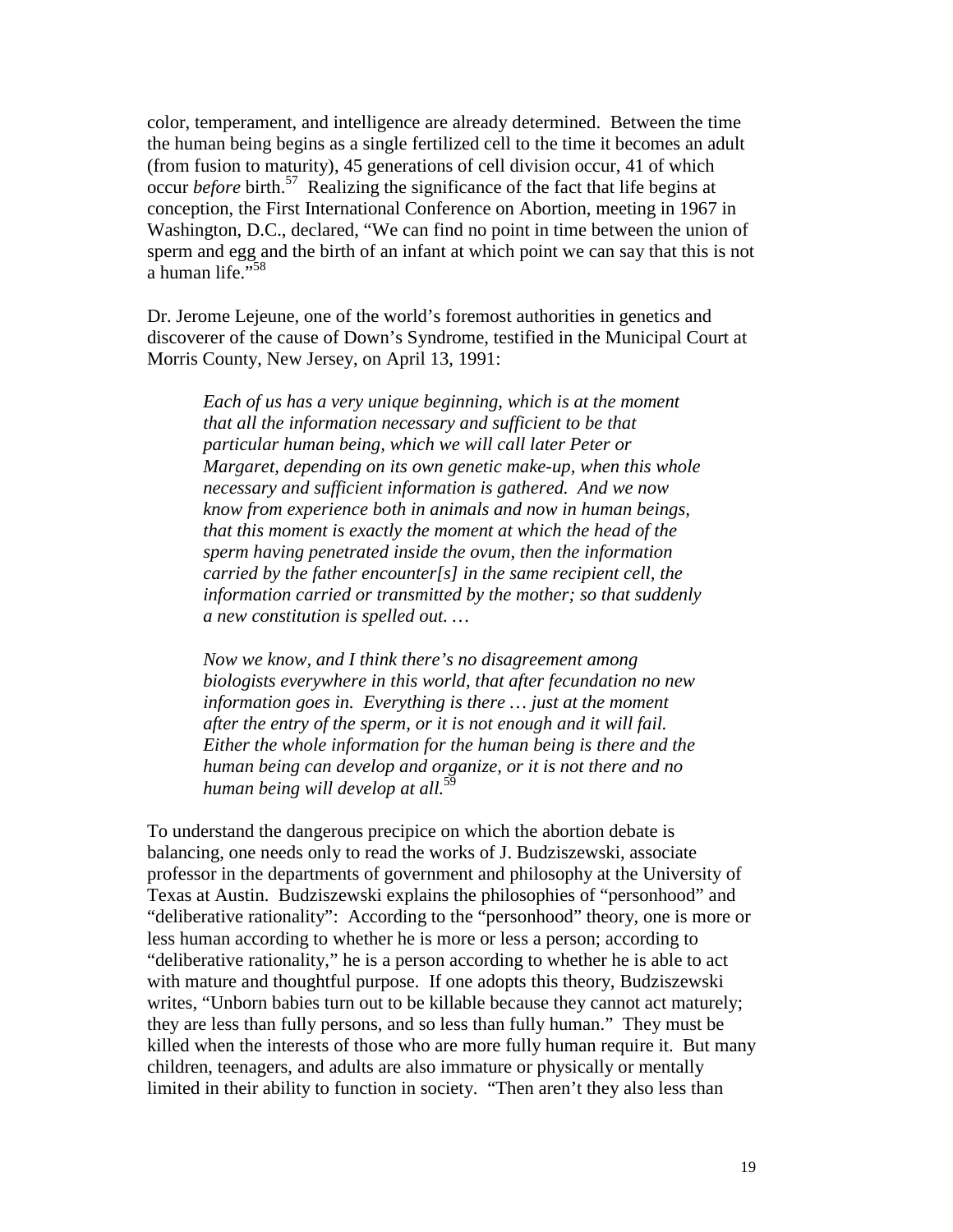fully persons — and if less than fully persons, less than fully humans? Clearly so, hence they too must yield to the interests of the more fully human; all that remains is to sort us all out."<sup>60</sup>

Examples of this type of thinking are evidenced in the following statements:

*The emergency problem of segregation and sterilization must be faced immediately. Every feeble-minded girl or woman of the hereditary type, especially of the moron class, should be segregated during the reproductive period. Otherwise, she is almost certain to bear imbecile children, who in turn are just as certain to breed other defectives. —Margret Sanger, founder of Planned Parenthood*<sup>61</sup>

*In our book,* Should the Baby Live? *my colleague Helga Kuhse and I suggested that a period of twenty-eight days after birth might be allowed before an infant is accepted as having the same right to life as others.* 

<sup>-</sup>Peter Singer, Rethinking Life and Death<sup>62</sup>

*I'm not comfortable with any invasive research on chimps. I would ask, is there any other way? And I think there are other ways. I would say, What about getting the consent of relatives of people in vegetative states? —Peter Singer,* Psychology Today, *January/February, 1999*<sup>63</sup>

A truly *pro-life* community will defend the lives of all human beings, from the moment of conception. By safeguarding the life of the most vulnerable, we ensure the rights of all. If we compromise, we establish the dangerous precedent of subordinating our unalienable rights to the ultimate authority of the state, which can then give or take away "rights" by majority rule or the whim of justices.

*Louisiana's Attempts to Defend Life.* Is it politically realistic in today's society to turn back the abortion clock? In 1990, the Louisiana legislature diligently worked to pass a bill that would do just that. Declaring that life begins at the moment of conception and that all of Louisiana's citizens deserved legal protection, Rep. Louis "Woody" Jenkins and Sen. Dale Smith introduced the Louisiana Human Life Act, a bill protecting all unborn children without exception.

*We knew it wouldn't be easy. We knew it wouldn't be right away. But we knew this also, that if you want to stop the killing anywhere, ever, you have to argue from first principles. You have to be willing to lose in the short run if necessary, in order to win in the long run. You have to make the unborn child the issue. You*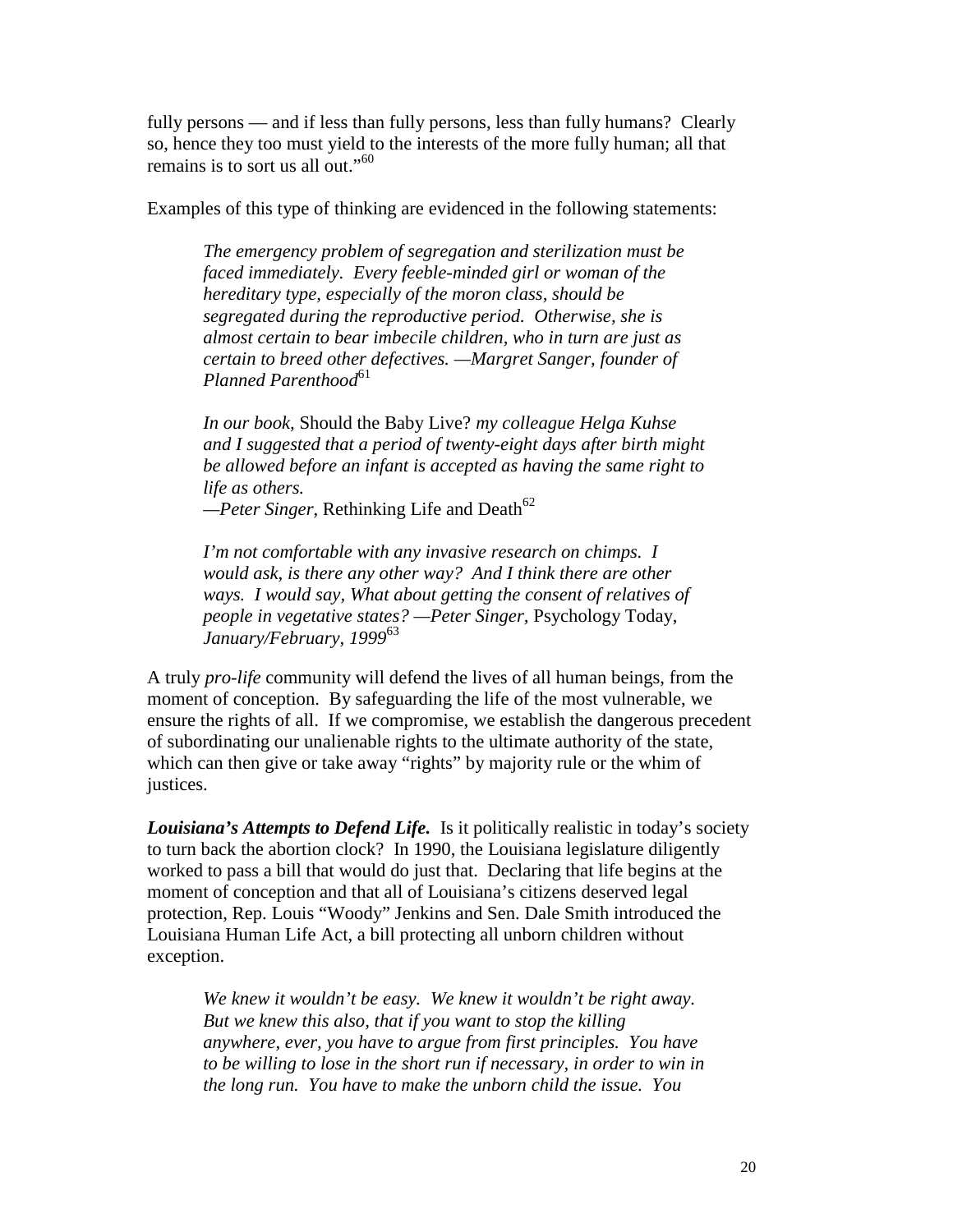*have to prove scientifically when life begins and that every human being is entitled to legal protections.*<sup>64</sup>

Once the bill was introduced, the focus of discussion was on "hard cases." If enough legislators could be convinced that children conceived in rape and incest deserved the same protection as other citizens of Louisiana, the battle to end all abortion in the state would be won.

Pro-life organizations, religious leaders, and concerned citizens agreed that all of Louisiana's citizens deserved protection, and that no compromise should be offered. For months, leaders in the House and Senate educated their colleagues about the beginnings of life and how each person deserved protection from the moment of fertilization. Dr. Lejeune provided scientific testimony proving that life begins at conception:

*If I had to summarize, Mr. Chairman, what tell[s] us Science, I would say beyond any doubt, we know at the beginning there is a message. This genetic message is in life and the expression of this genetic message is life. Then to be even shorter, I would say that beyond any discussion, if this message is a human message, this being is a human being. And it has been said at the time of slavery in this country that 'A man is a man is a man.'* <sup>65</sup>

Professor Charles Rice of Notre Dame Law School testified to the constitutionality of the bill and warned that exceptions were unconstitutional because it is legally impossible for the law to allow the intentional killing of any innocent person, born or unborn. He asserted, "To gain its objectives, the prolife movement must demand that the law fulfill, without exception, its duty to protect innocent life."<sup>66</sup>

Others who testified were Dr. Raymond Gasser, professor of embryology at Louisiana State University Medical School in New Orleans; former abortionist Beverly McMillen; and women who had personally experienced pregnancy from assault. Although attempts were made to modify the bill to allow exceptions, they were rejected. The unity of the pro-life coalition remained unbroken.

The final votes were overwhelmingly in favor of protecting all unborn citizens of Louisiana. The House passed the measure 72-27, and the Senate supported it 24- 15. The tremendous success of the bill was due to the unwavering dedication of its supporters. They agreed that, at all costs, there would be no compromise and they would remain a united voice for the unborn. Louisiana had achieved what some saw as a political impossibility.

However, in spite of the fact that then-Governor Buddy Roemer had co-authored the Human Life Amendment to the United States Constitution and claimed to be pro-life throughout his political career, he vetoed the bill, stating that it was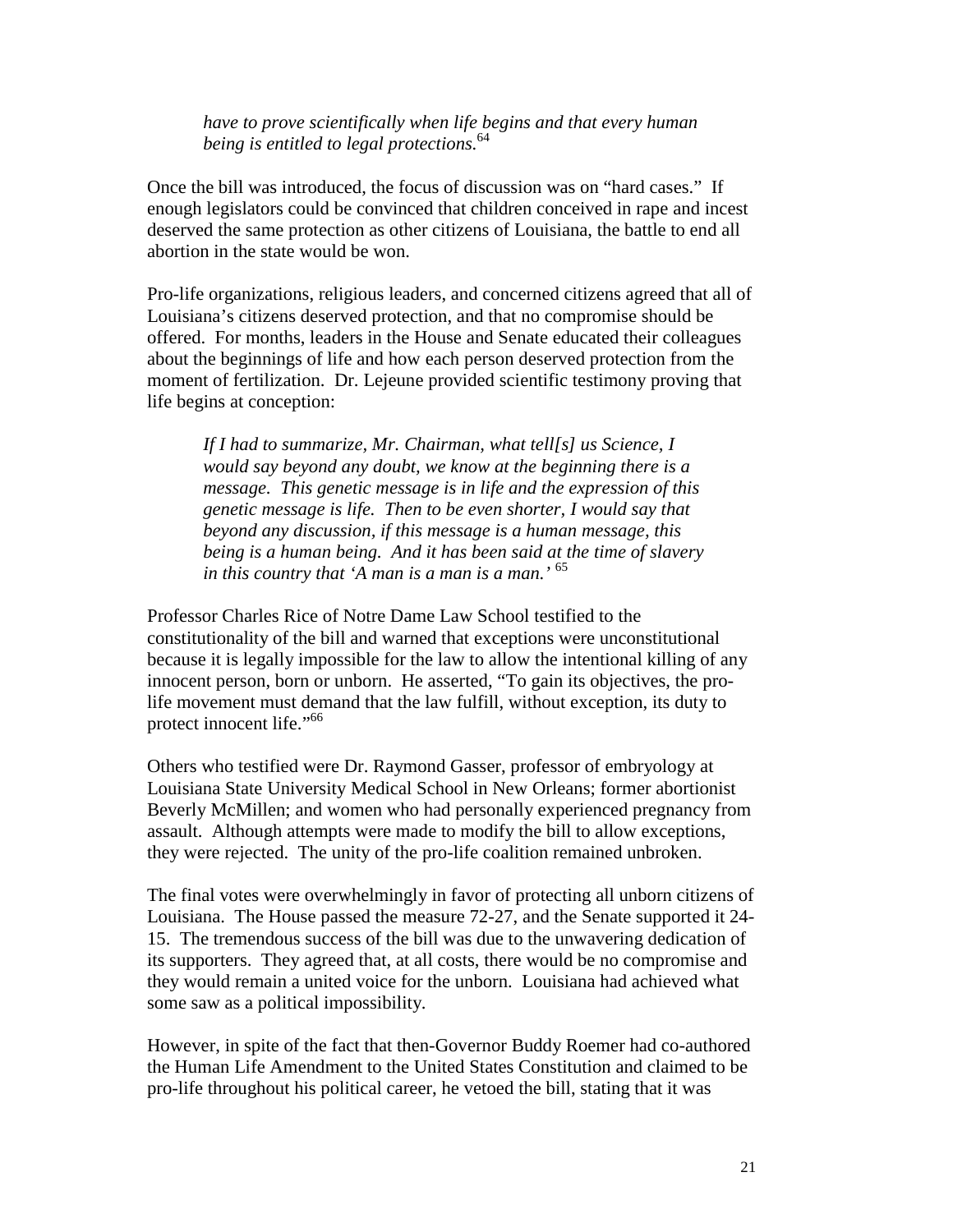"insensitive to women" and did not allow for abortion for the "health" of the mother.<sup>67</sup>

On the final day of the legislative session, while more than 10,000 people prayed outside the capitol building, the House voted by a two-thirds majority to override Governor Roemer's veto. But when the measure came back to the Senate, it fell short by three votes. Thousands of citizens and the majority of the leadership remained hopeful and planned to bring the measure before the Senate a second time that same day.

Unfortunately, we will never know what the outcome of the second vote would have been because it never happened. Its reconsideration was prevented by the introduction of a bill with exceptions, authored by a small segment of the "prolife" forces. The new "exceptions bill" was introduced in the morning and passed the House and Senate that same day.<sup>68</sup>

Among the arguments of those who voted for the exceptions bill, rather than waiting for the non-exceptions bill, were the following: "The media would have reported that we (the pro-life movement) had suffered a political defeat if we didn't pass something immediately"; "We tried it your way and it didn't work"; "We can come back for the rest later"; "We need a pro-life victory"; and "The governor will sign a bill that has exceptions." Yet the governor refused to sign even the bill with exceptions. Therefore, what started out as a strong attempt to protect the lives of *all* unborn children diminished into an attempt to protect the lives of a segment of the unborn population, and then diminished into nothing.

There are those who believe that abortion is the best answer to rape- and incestrelated pregnancies. Some think that sacrificing the lives of an unfortunate "few" is a necessary evil that must be endured in order to obtain protection for the overwhelming majority. Others would argue that allowing exceptions for a "temporary" period would give the pro-life community time to gain a majority of public support and then "go back for the rest." But in Louisiana, the "compromise" resulted in weakening the credibility and strength of the pro-life movement by undermining the basic principles upon which it is based.

Reacting to the defeat of the Louisiana Human Life Act, Representative Jenkins vowed to continue the fight, declaring, "One thing is certain — Louisiana is a pro-life state, and it is just a matter of time until our laws once again reflect that fact."<sup>69</sup>

The following year Representative Jenkins once again introduced a "noexceptions" bill. Following the precedent established in the preceding year, many other "exceptions bills" were also introduced, approving abortions in cases of rape and incest, fetal deformities, and other situations. The introduction of "exceptions bills" created a hostile environment that eliminated any future possibility of passing a bill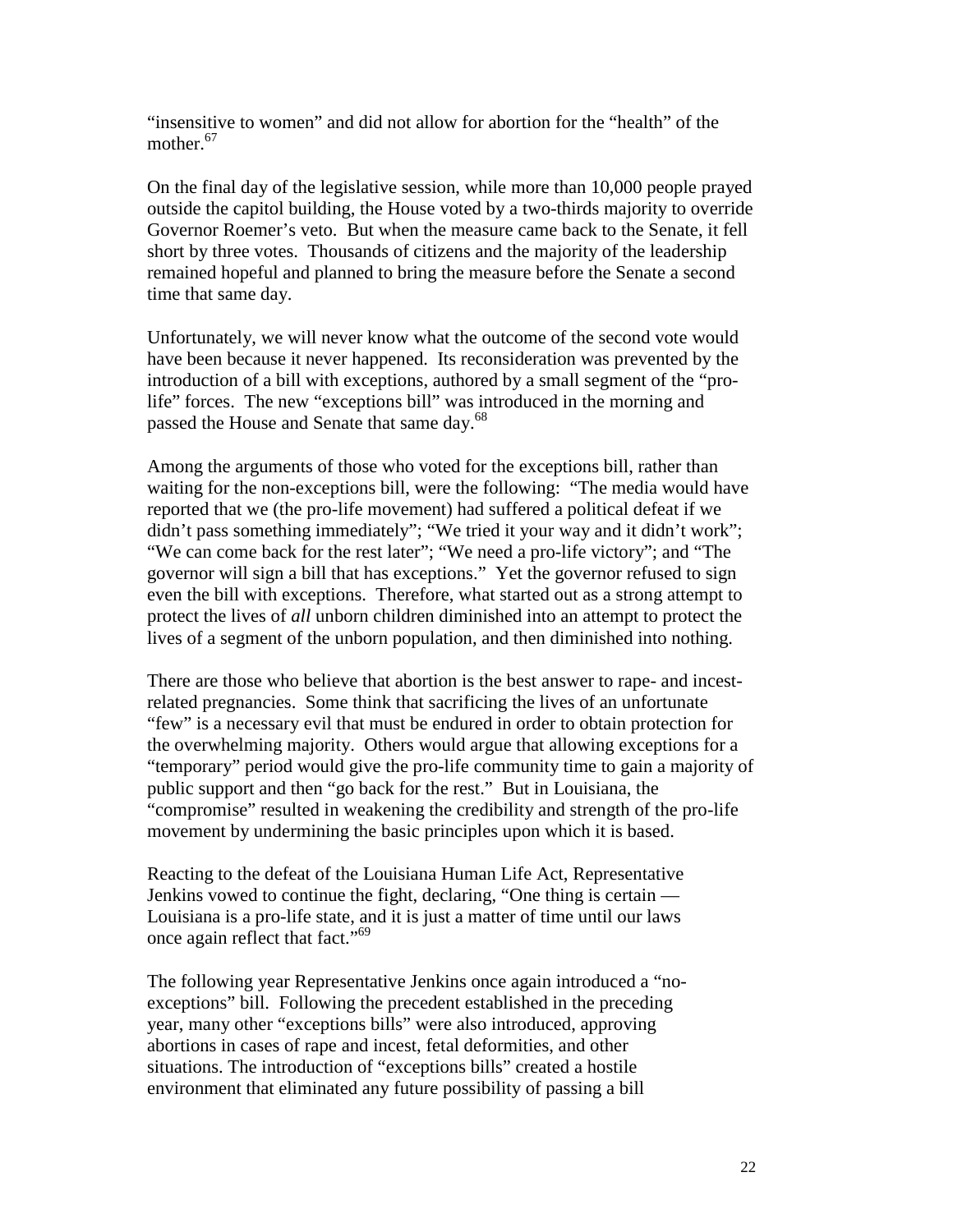without exceptions. A movement that once had achieved the "impossible" was now divided. The political strength and momentum that existed in a common goal was gone.

# *THE ETHICS OF ABORTION FROM A CHRISTIAN PERSPECTIVE*

*Christian Love, either towards God or towards man, is an affair of the will. If we are trying to do His will we are obeying the commandment, Thou shalt love the Lord thy God. —C.S. Lewis*<sup>70</sup>

At the National Prayer Breakfast in Washington, D.C., on February 5, 1994, Mother Teresa emphatically declared,

*When I pick up a person from the street, hungry, I give him a plate of rice, a piece of bread. But a person who is shut out, who feels unwanted, unloved, terrified, the person who has been thrown out of society — that spiritual poverty is much harder to overcome. And abortion, which often follows from contraception, brings a people to be spiritually poor, and that is the worst poverty and the most difficult to overcome.*<sup>71</sup>

There is no doubt that abortion is a very deep and complex issue. In the words of John Stott, a widely respected and recognized New Testament scholar and author, what is involved is "nothing less than our Christian doctrines of both God and humanity, or, more precisely, the sovereignty of God and the sanctity of human life."<sup>72</sup> When Christians confront abortion either as a public policy issue or on a personal level, we have to ask, "What is God's will?" What is the response that is pleasing and glorifying to Him? We each must seek God's guidance through prayer and through His Word.

Historically, the universal church has weighed abortion and decried it.

- From his investigation into the subject of abortion and the Old Testament, James K. Hoffmeier, associate professor of archaeology and Old Testament studies at Wheaton College, writes, "Looking at Old Testament law from a proper cultural and historical context, it is evident that the life of the unborn is put on the same par as a person outside the womb. $173$
- At the conclusion of his investigation into the study of abortion and the New Testament, Victor R. Gordon, chaplain and assistant professor of New Testament at Wheaton College, writes, "We can say at the very least that abortion appears to go against the grain of the teaching of the New Testament, to say nothing of the tradition of the early church."<sup>74</sup>
- Michael J. Gorman, M.Div., Princeton Theological Seminary, in his book about Christian, Jewish and pagan attitudes in the Greco-Roman world,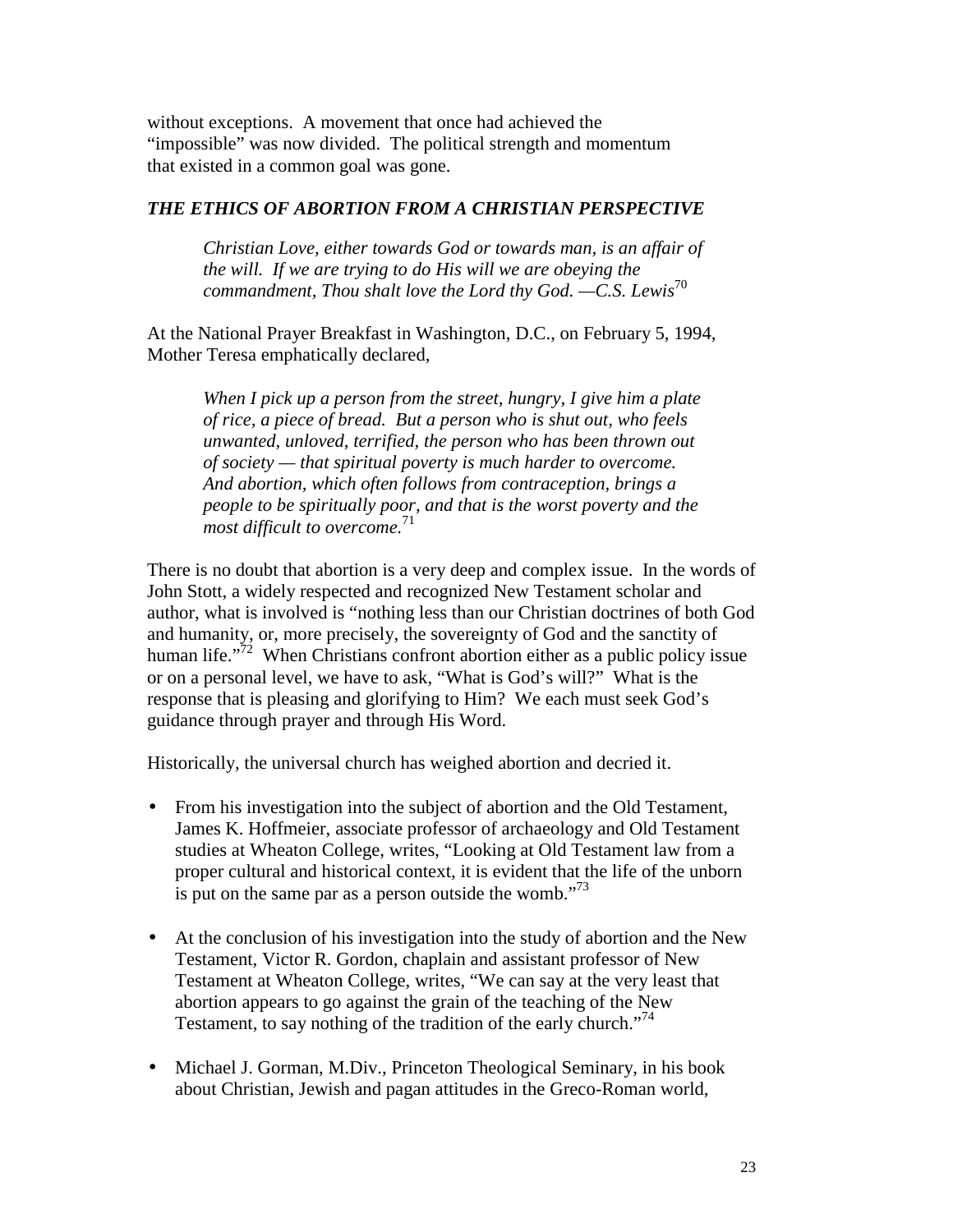writes, "The tests of universality and time reveal that during the first five centuries (and until quite recently) abortion was rejected by Christians everywhere."<sup>75</sup>

As Christ's body, we need to support each other and all human beings with complete love and compassion. According to Mary Meehan, "The view of both mother and child as victims is the key to a genuinely compassionate response."<sup>76</sup> And John Stott writes, "We shall want to ensure that, although some babies are unwanted (and even unloved) by their parents, no baby is unwanted by society in general and by the church in particular. $177$ 

Donald M. Lake, associate professor of theology at Wheaton College, emphasizes the value of *every single human life* very persuasively:

> *Biblically and theologically, life is a gift from God! Regardless of how we measure or evaluate the quality of life for human beings or qualify our humanness with such adjectives as 'retarded' or 'physically deformed' or 'handicapped,' the truth of the matter is that life — in whatever form — is life. … In my judgment, neither rape nor anticipated physical or neurological deformity are legitimate reasons [sic] for an abortion.*<sup>78</sup>

*All* life is valuable because it is created by God. He is the giver, sustainer, and taker-away of life (Job 31:15, Psalm 119:73, Ecclesiastes 11:5, Psalm 22:9-10 and 71:6, Isaiah 49:1, Acts 17:24-28). God told Jeremiah in Jeremiah 1:5, "Before I formed you in the womb I knew you; before you were born I sanctified you; and I ordained you a prophet to the nations."79 As Mother Teresa expressed it,

*Only God can decide life and death. … That is why abortion is such a terrible sin. You are not only killing life, but putting self before God; yet people decide who has to live and who has to die. They want to make themselves almighty God. They want to take the power of God in their hands. They want to say, 'I can do without God. I can decide.' That is the most devilish thing that a human hand can do.*<sup>80</sup>

#### *SUMMARY: MYTHS ABOUT THE HARD CASES*

The pro-life community's ineffectiveness in responding to the "hard cases" argument has allowed abortion supporters to frame the debate and define society's views regarding pregnancies resulting from sexual assault. The strategy has worked so well that many people who oppose abortion are willing to make exceptions for the "hard cases." Abortion supporters have convinced a majority of Americans that abortion is a compassionate solution in these cases. And, they argue, if abortion is compassionate in these cases, it must be so in other cases as well.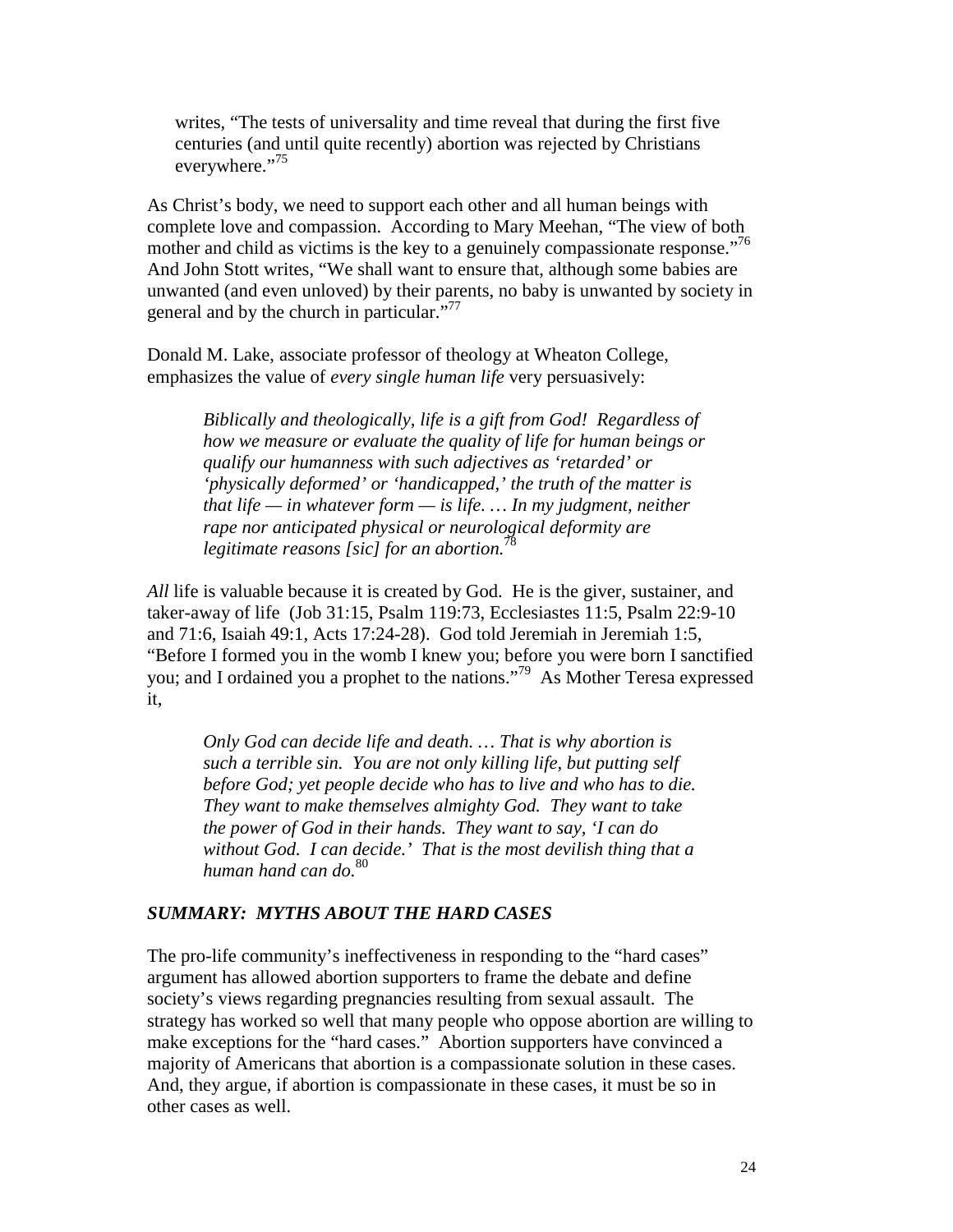If our goal is to restore equal protection for the unborn, we must boldly defend the rights of *all* children. Our failure to deal effectively and consistently with the exceptions argument has made our task more difficult, but the truth is still on our side. It is vital that we focus on changing society's negative views towards the pregnant sexual assault victim and her child. By defending the most vulnerable, we will not only prevent women from experiencing the additional trauma of abortion and secure the life of the child, but we will also protect *every* individual's God-given right to life.

# *Myth: A woman cannot bear the psychological trauma of carrying a "rapist's child" to term. Abortion is a compassionate response for women pregnant by rape or incest.*

*Fact:* Abortion is perceived to be a positive response for a woman in such a case because it "hides her shame," "allows her to go on with her life as if the assault never happened," and "has no lasting negative effects." But abortion is just another violent act that only adds to the previous trauma of rape. Women pregnant by assault say their abortion was not the "easy" answer they were led to believe; in fact, some have described it as "medical rape." The feelings of guilt, violation, anger and depression caused by the original assault were compounded by their guilt feelings about the abortion. (See *The Trauma of Rape and the Trauma of Abortion.*)

# *Myth: A woman pregnant from assault could never love the "rapist's child." The child will be a constant reminder of the violent assault. The child will always be unloved and unwanted by the mother and society.*

*Fact:* There is no "magic cure" that will enable a woman to forget the tragedy she has suffered. But studies show that women report that their feelings toward the pregnancy and the child improve as the pregnancy progresses. Whether they place the child for adoption or choose to parent the child themselves, in the end most women actually experience healing, from viewing the child as a positive result of a painful event. The child conceived in rape is the mother's child too. (See *The Pregnant Rape Victim's Attitude Toward Her Baby.*) Children of assault can lead normal lives and experience as much family and parental love as any other child, whether raised by their birth mother or placed for adoption. (See *The Children of Rape and Incest.*)

# *Myth: Children conceived in rape inherit an "evil gene" from their father; male children will most likely become criminals and rapists. Children conceived through incest will have severe deformities.*

*Fact:* The first argument is biologically inaccurate and intended to weaken further the public's commitment to equal protection for the children of sexual assault. Rape, incest, stealing, and lying are not traits that are genetically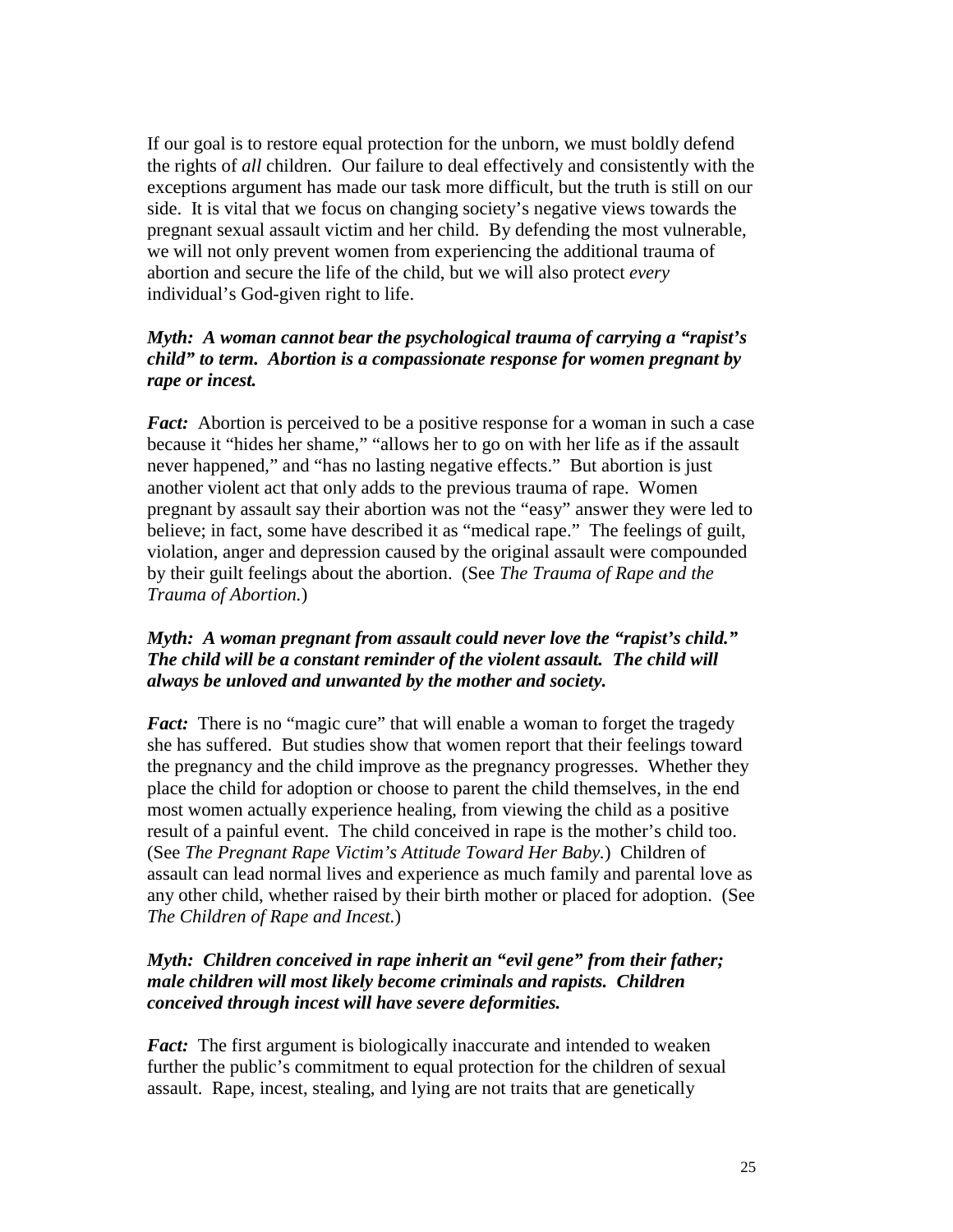transferred from one generation to the next. As for the second argument, while there is an increased chance of abnormalities when pregnancies occur between genetically related individuals, many cases of incest do not involve genetically related individuals. (A large percentage of the time, the abuse is by a stepfather or stepbrother. In fact, cases of "consensual sex" when a girl is under age are counted as incest even when the individuals involved are not genetically related.) Moreover, even an increased chance of abnormality does not make it just to kill an innocent child. Every person is entitled to equal protection under the law, regardless of his or her physical or mental condition. (See *The Children of Rape and Incest.*) It is also important to remember that many abortions in the case of incest are forced on pregnant victims, against their will, by the abuser or his wife desiring to cover up the assault.

# *Myth: The "exceptions" are a temporary evil we must allow in order to gain a majority who will support restricting most abortions. When we gain enough political influence, we will "go back for the rest."*

*Fact:* If we cannot effectively defend the right to life of the most vulnerable and defenseless, the "unwanted," we can never win the argument. Actual experience shows that we undermine our argument's moral and political power when we concede abortions in the cases of sexual assault. If the rule of law applies to one, then it must apply to all. A government cannot, on the one hand, hold that the unborn child is a human being and a legally recognized person, and then, on the other hand, say that child can be killed. The right to life is not ours to give or take away, because it is an unalienable right given by God. When pro-lifers allow for exceptions for some, we weaken the case for the unalienable right to life for all. (See *Life Is an Unalienable Right* and *Louisiana's Attempt to Defend Life.*)

# *Myth: We should be satisfied with restricting as many abortions as we can.*

*Fact:* "Exceptions" lead to abortion on demand because they are virtually impossible to enforce. How would a prosecutor prove that a woman claiming she was pregnant from rape, in order to get an abortion, was not the victim of rape? The "exception," intended for only a few, would become the loophole for thousands. We may be forced to lose some battles in the short term in order to be successful in the end. (See *Louisiana's Attempt to Defend Life.*)

# *CONCLUSION*

The pro-life movement has great reason to be encouraged. A survey of 1,000 women, conducted by Princeton Survey Research Associates, reveals that the majority of American women (53 percent) are pro-life. $81$  Another survey of 275,811 college students, conducted by the Higher Education Research Institute at the University of California in Los Angeles, found that 51 percent of freshmen believe that abortion should be legal, a decline of 14 percentage points since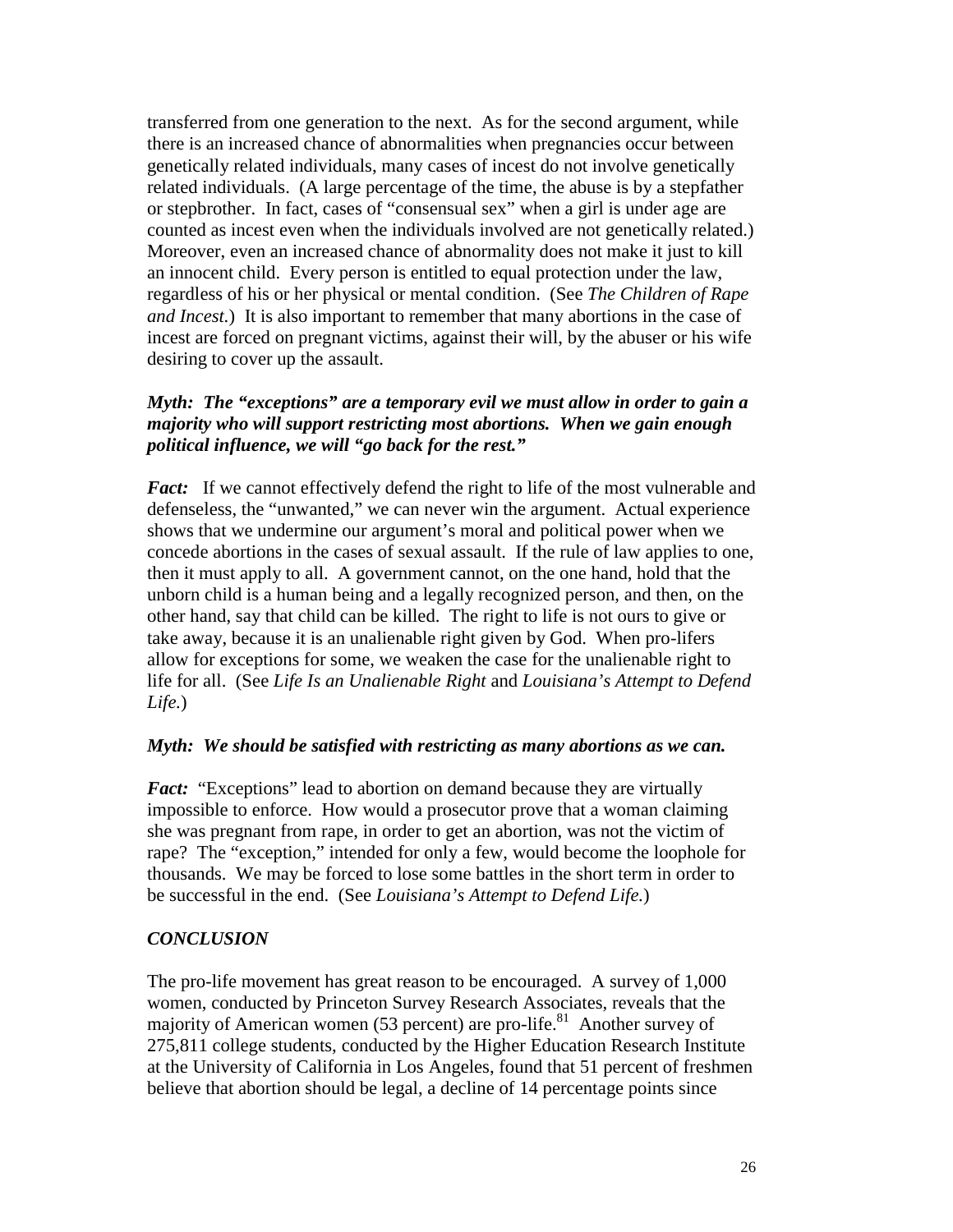1990. $82$  Even celebrities are affirming the sanctity of life. On the television show "Politically Incorrect," model Kathy Ireland said,

*I was once pro-choice and the thing that changed my mind was, I read my husband's biology books, medical books, and what I learned [was] … at the moment of conception, a life starts. And this life has its own unique set of DNA, which contains a blueprint for the whole genetic makeup. The sex is determined. We know there's a life because it's growing and changing.*<sup>83</sup>

If we constantly reaffirm the value of life and the state's duty to protect *all* life from the moment of conception, then we will see the number of pro-life supporters rise in the years to come.

*Only an uncompromising, no-exception approach, that refuses to support or veto for legal toleration of the intentional killing of innocent human beings, can offer the educational potential to restore reverence for the sanctity of life of every age and condition. When the murder of the innocent is at issue, the only 'pro-life' position is to insist without compromise that the murder be forbidden in every case.*<sup>84</sup>

Exceptions undermine the pro-life position. If one holds the belief that life is valuable and every person has the right to life from the moment of conception, then how can he or she say that life is *not* precious if it was conceived during sexual assault? Children conceived in rape should not be punished for the rapists' crime. Mary Meehan writes, "Our commitment to equality would be radically compromised if we were to say that children's right to life depends on the circumstances of their conception."<sup>85</sup>

*If … the principle is that only a certain human life must be legally respected, it is not much of a principle. If every abortion really is a murder of an innocent human being, how can a movement be 'pro-life' unless it insists that the killing be stopped, absolutely?*<sup>86</sup>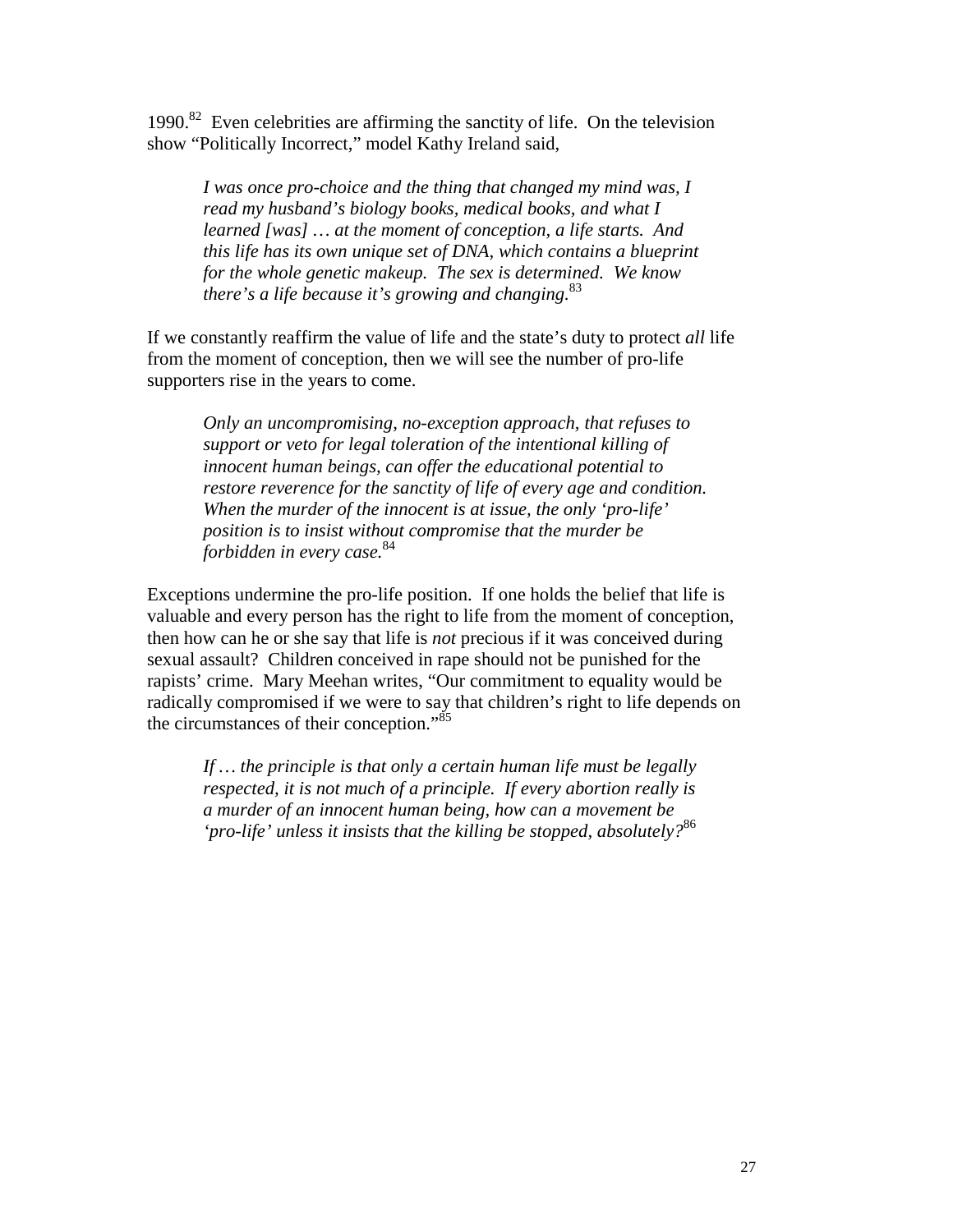### *APPENDIX 1: RESOURCES*

#### **Elliott Institute**

Dr. David Reardon, Ph.D. Post Office Box 7348 Springfield, IL 62791 (217) 525-8202

The Elliott Institute was founded in 1988 by David C. Reardon, Ph.D., a researcher, author, and speaker on post-abortion issues. The Institute promotes research and education on the effects of abortion on women, men, families, and society. Dr. Reardon is the author of *Aborted Women: Silent No More*, perhaps the most widely read book on the detrimental effects of abortion; *Making Abortion Rare: A Healing Strategy for a Divided Nation*; and *Jericho Plan: Breaking Down the Walls which Prevent Post-Abortion Healing*. In his newest book, *Victims and Victors: Speaking Out about Their Pregnancies, Abortions, and Children Resulting from Sexual Assault,* Dr. Reardon and Julie Makimaa present the combined experiences of 264 women and children, providing a definitive response to the argument for abortion in assault pregnancies.

### **Books**

*The Missing Piece* by Lee Ezell.

(Servant Publications, P.O. Box 8617, Ann Arbor, MI 48107) Also available from Family Research Council, suggested donation \$10.00.

*Victims and Victors: Speaking Out about Their Pregnancies, Abortions, and Children Resulting from Sexual Assault***,** edited by David C. Reardon, Julie Makimaa and Amy Sobie, forthcoming. Acorn Publishing, P.O. Box 7348, Springfield, IL 62791-7348, (217) 525-8202.

*No Exception: A Pro-Life Imperative* by Charles E. Rice. Tyholland Press, Box 212, Notre Dame, IN 46556.

# **Adoption Resources**

#### **Bethany Christian Services**

To identify and locate the Bethany office nearest you, call the national office in Grand Rapids, Michigan, at (616) 224-7610 or (800) BETHANY. www.bethany.org

#### **Birthright**

Birthright U.S.A. National Office P.O. Box 98363 Atlanta, GA 30359-2063 (800) 550-4900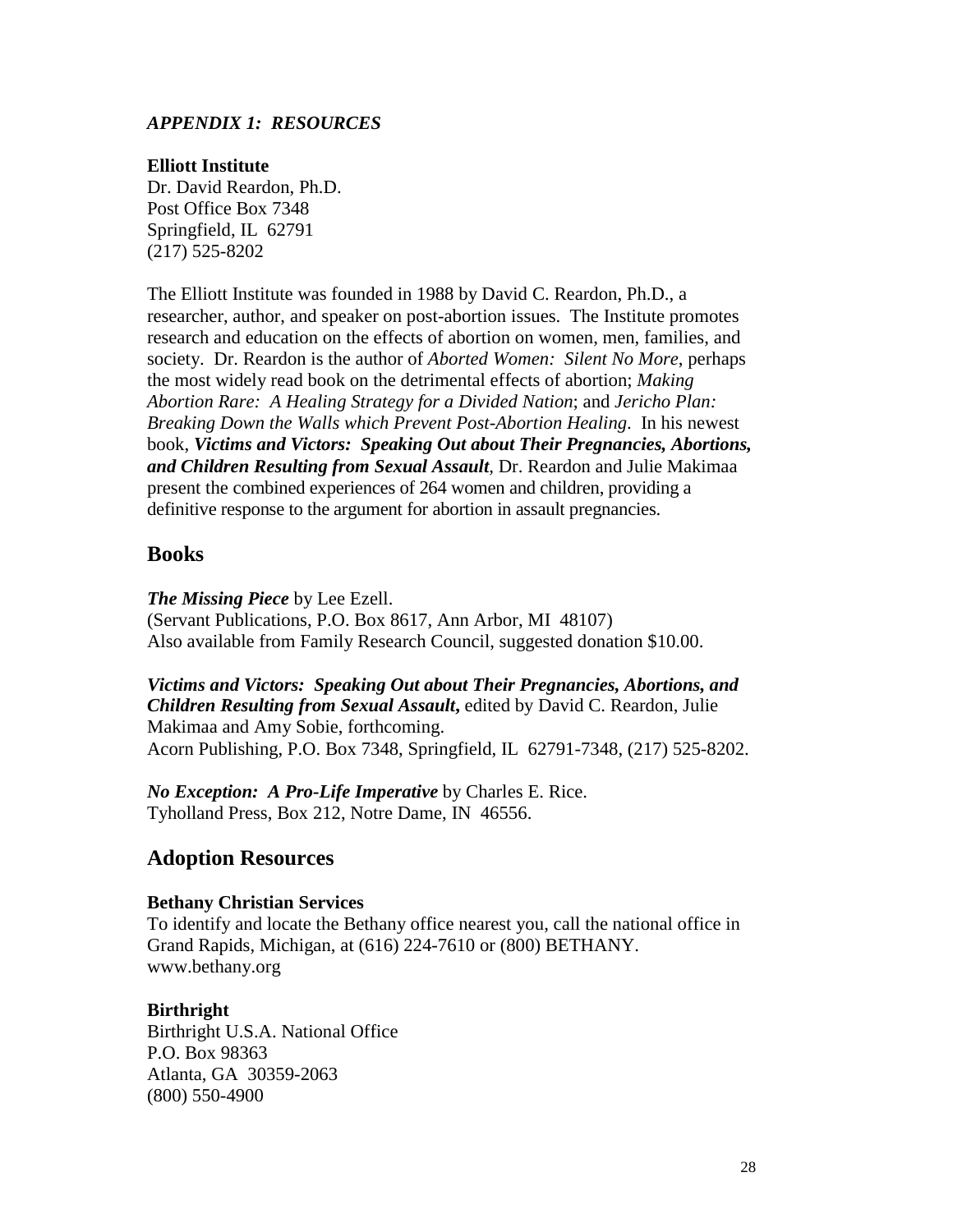www.birthright.org

#### **Care Net**

109 Carpenter Drive, Suite 100 Sterling, VA 20164 (800) 395-HELP (703) 478-5661 www.care-net.org

#### **Catholic Charities**

1731 King St., #200 Alexandria, VA 22314 (703) 549-1390, x. 38 (800) CARE-002

## **Heartbeat International**

7870 Olentangy River Road, Suite 304 Columbus, OH 43235-1319 (888) 550-7577 www.heartbeatinternational.org

### **National Council for Adoption**

1930 17th St., NW Washington, DC 20009 (202) 328-1200 (800) 333-NCFA

# **Adoption Web Resources**

**Dave Thomas Foundation for Adoption**  www.wendys.com/community/adoption/adoption.html

**National Center for Adoption**  www.ncfa.org

**General Adoption Websites**  www.adoption.com www.adoption.org

# **Post-abortion Counseling and Resources**

#### **American Victims of Abortion**

419 7th St., NW Suite 402 Washington, DC 20004 (202) 626-8800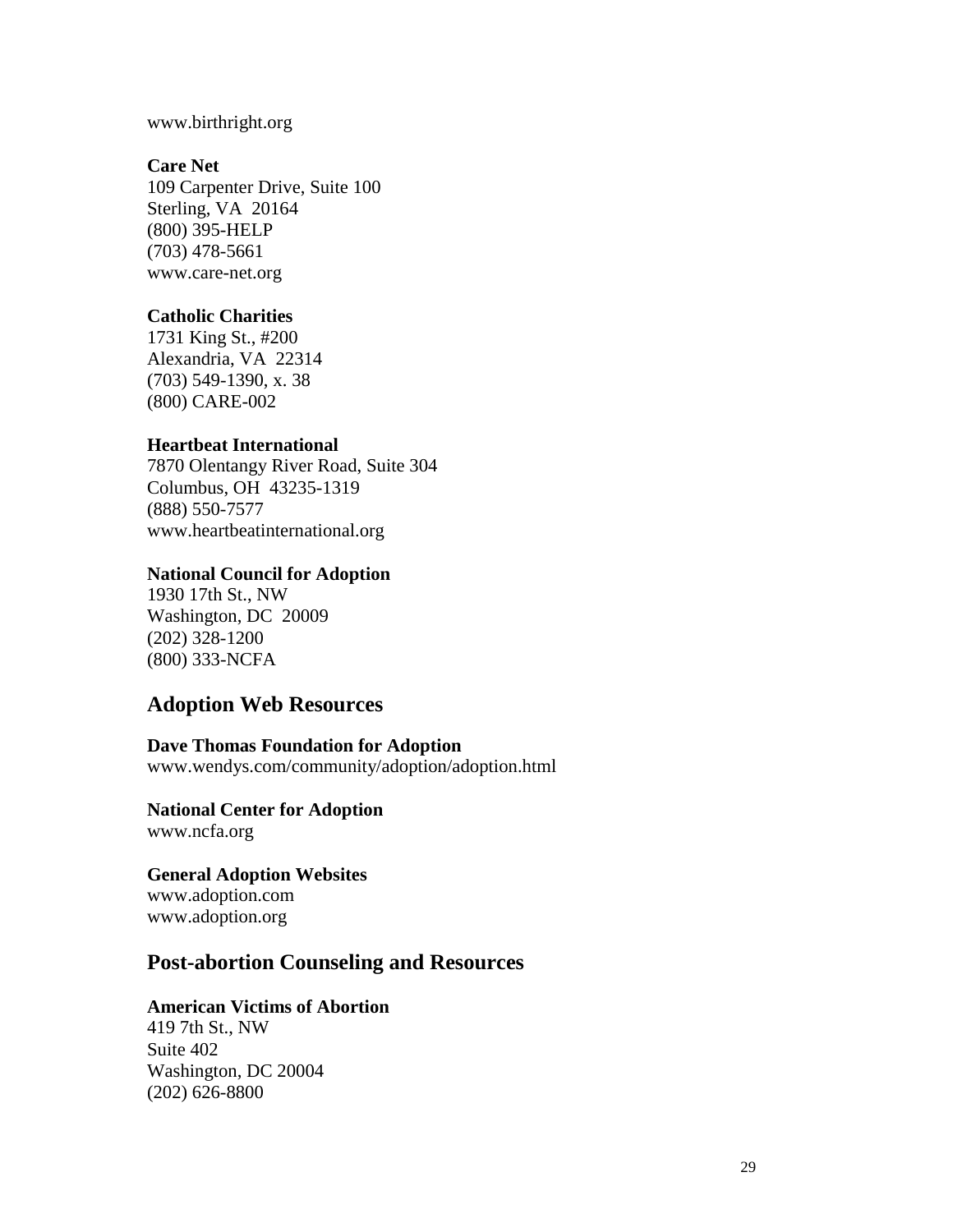#### **Elliott Institute**

P.O. Box 7348 Springfield, IL 62704 www.afterabortion.org

#### **Healing Hearts**

P.O. Box 7890 Bonney Lake, WA 98390

### **Institute for Pregnancy Loss**

111 Bow Street Portsmouth, NH 03801-3819 (603) 431-1904

## **New Life Clinics**

New Life Clinics is a company committed to transforming lives through spiritual renewal. They believe that people are God's creation and are best helped with strong spiritual as well as clinical care. Anyone struggling with a problem and needing assistance can pick up the phone and call 24 hours a day. (800) NEW-LIFE www.newlife.org

#### **P.A.C.E. (Post Abortion Counseling & Education)**

c/o Care Net 109 Carpenter Drive, Suite 100 Sterling, VA 20164 (800) 395-HELP

#### **Project Rachel**

National Office of Post Abortion Reconciliation and Healing (800) 5WE-CARE www.projectrachel.org

#### **Rachel's Hope**

P.O. Box 17363 San Diego, CA 92177 (619) 581-3022

#### **Rachel's Vineyard**

Rachel's Vineyard is a 13-week support group that has been adapted into a weekend retreat. (877) HOPE 4 ME. www.rachelsvineyard.org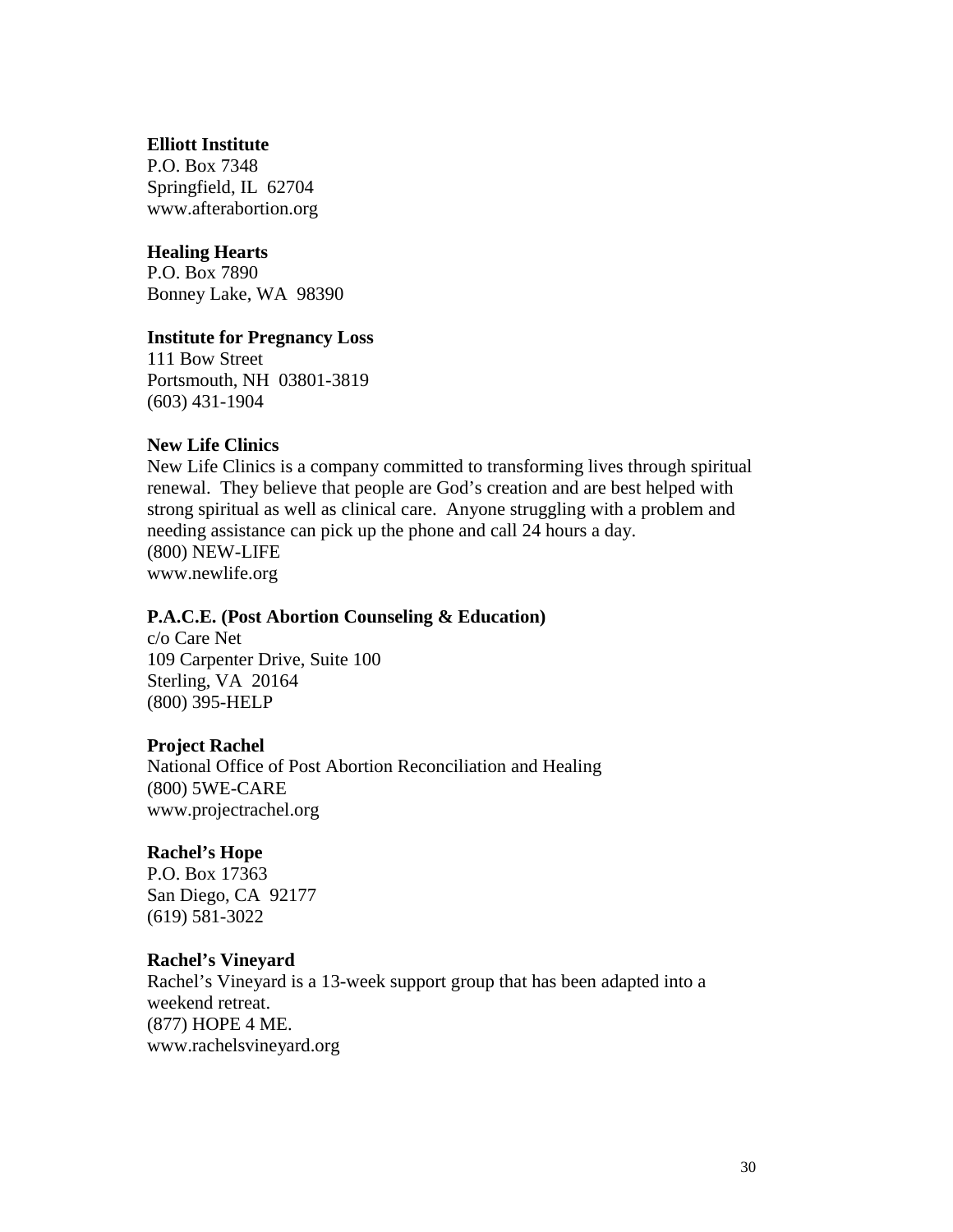# **Ramah International, Inc.**

P.O. Box 173 Ramah, CO 80832-0173 (719) 573-7707

1050 Galley Square Colorado Springs, CO 80915 (719) 537-7707

**Victims of Choice, Inc.**  P.O. Box 815 Naperville, IL 60566-0815 (630) 378-1680

# **Pro-Life Web Resources**

**Right to Life of Michigan**  www.rtl.org

**American Life League**  www.all.org

**The Ultimate Pro-Life Resource List**  www.prolifeinfo.org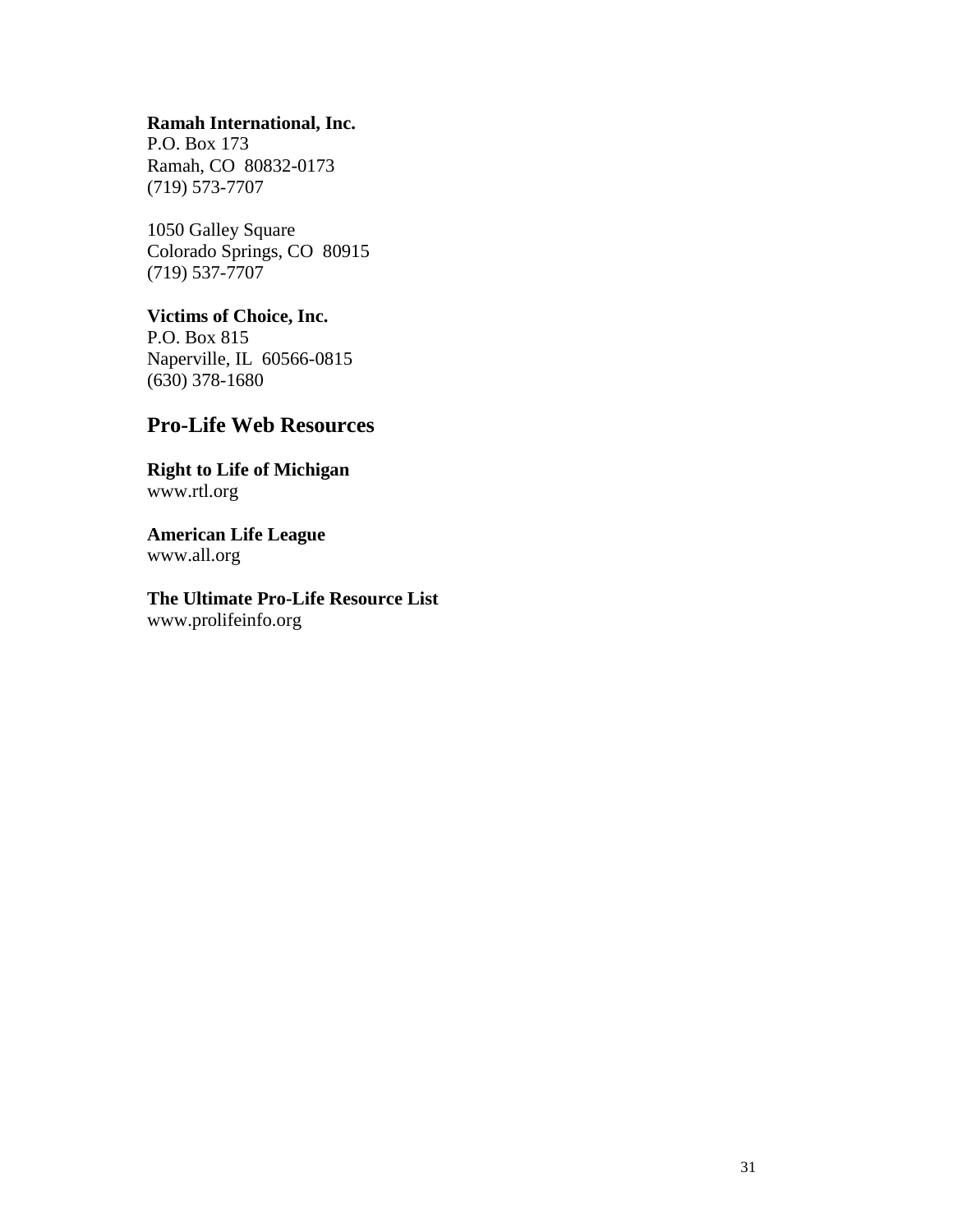# *APPENDIX 2: STATEMENTS BY POPE JOHN PAUL II*

### **The following is an excerpt from an Address at the University of Uppsala, June 9, 1989.**

The dignity of the person can be protected only if the person is considered as inviolable from the moment of conception until natural death. A person cannot be reduced to the status of a means or a tool of others. Society exists to promote the security and dignity of the person. Therefore, the primary right which society must defend is the right to life. Whether in the womb or in the final phase of life, a person may never be disposed of in order to make life easier for others. Every person must be treated as an end in himself or herself. This is a fundamental principle for all human activity: in health care, in the upbringing of children, in education, in the media. The attitudes of individuals or societies in this regard can be measured by the treatment given to those who for various reasons cannot compete in society — the handicapped, the sick, the aged and the dying. Unless a society treats the human person as inviolable, the formulation of consistent ethical principles becomes impossible, as does the creation of a moral climate which fosters the protection of the weakest members of the human family.

**Following is a section from the Apostolic Exhortation Christifideles Laici (On the Vocation and Mission of the Lay Faithful in the Church and in the World) issued by Pope John Paul II on December 30, 1988. This passage stresses the call of the faithful to defend human life.** 

#### Respecting the Inviolable Right to Life

In effect, the acknowledgment of the personal dignity of every human being demands the respect, the defense and the promotion of the rights of the human person. It is a question of inherent, universal and inviolable rights. No one, no individual, no group, no authority, no state, can change — let alone eliminate them because such rights find their source in God himself.

The inviolability of the person, which is a reflection of the absolute inviolability of God, finds its primary and fundamental expression in the inviolability of human life. Above all, the common outcry, which is justly made on behalf of human rights — for example, the right to health, to home, to work, to family, to culture — is false and illusory if the right to life, the most basic and fundamental right and the condition for all other personal rights, is not defended with maximum determination.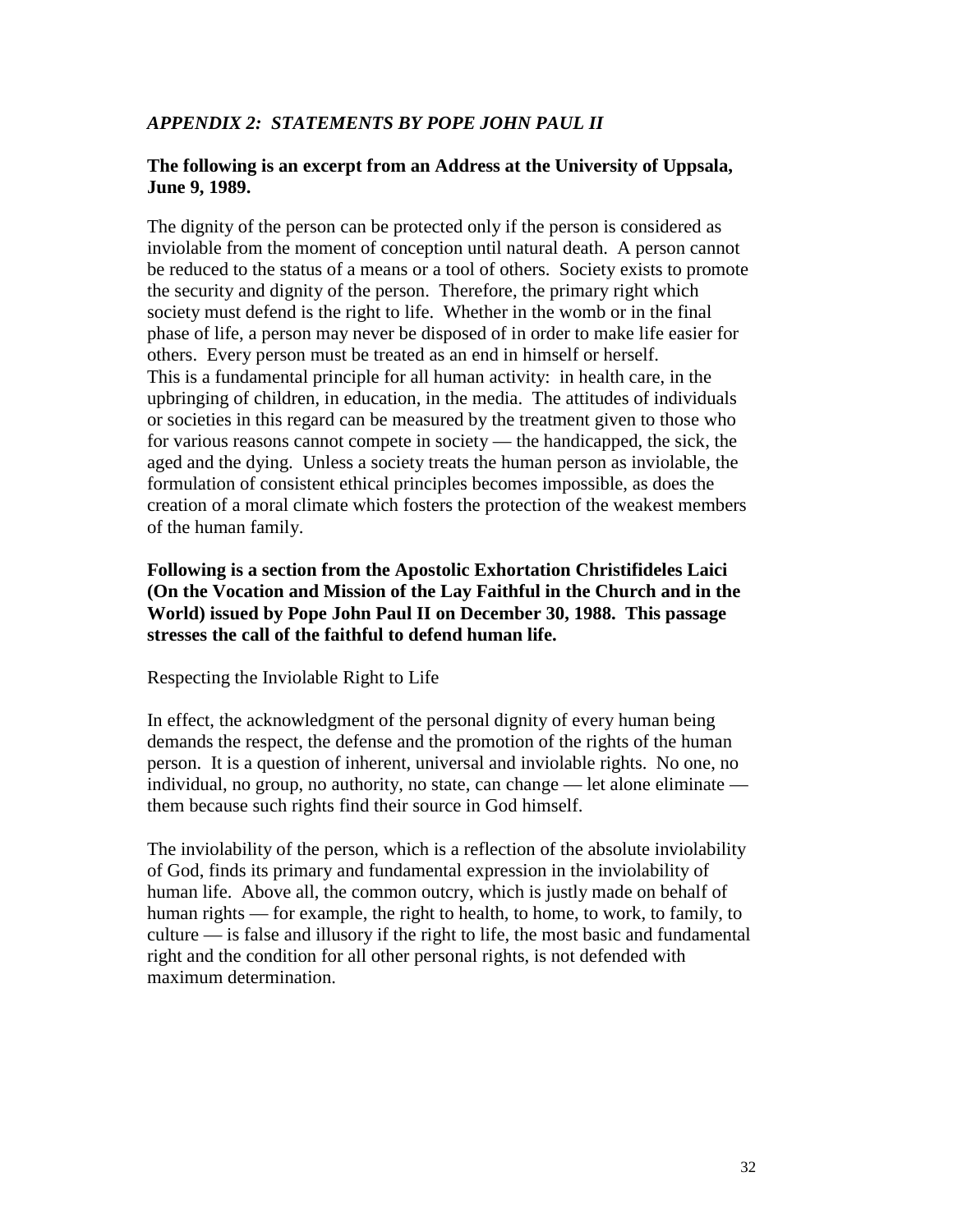#### **Endnotes**

<sup>3</sup> M. Gondor, *et al.*, "Young Adults' Knowledge, Attitudes, and Behavior about Abortions in Young Women," *Journal of Pediatric and Adolescent Gynecology* 9, Issue 1 (February 1996): 21-26.

<sup>4</sup> Mary Meehan, "Facing the Hard Cases," *Human Life Review* 4, No. 3 (September 1983): 19.<br><sup>5</sup> Dealm 130:13, 16 The Holy Pible, Now Century Version (Dallas: Word Publishing, 1991).

<sup>5</sup> Psalm 139:13-16, The Holy Bible, New Century Version (Dallas: Word Publishing, 1991). <sup>6</sup> Lee Ezell, used with permission.

7 Violence Against Women Grants Office, *Stalking and Domestic Violence: Third Annual Report to Congress under the Violence against Women Act* (Washington, D.C.: U.S. Department of Justice, 1998), p. 7.

8 Federal Bureau of Investigation, *Crime in the United States, Uniform Crime Reports 1997*  (Washington, D.C.: U.S. Department of Justice, 1998), p. 26.

9 Federal Bureau of Investigation, *Crime in the United States, Uniform Crime Reports 1996*  (Washington, D.C.: U.S. Department of Justice, 1997), p. 23.

<sup>10</sup> Federal Bureau of Investigation, *Crime in the United States, Uniform Crime Reports 1997, op. cit.*, p. 25. 11 *Ibid.*, Chart 2.1. 12 Melisa M. Holmes, M.D., *et al.*, "Rape-related Pregnancy: Estimates and Descriptive

Characteristics from a National Sample of Women," *American Journal of Obstetrics and*  Gynecology 175, Issue 2 (August 1996): 320.<br>
<sup>13</sup> *Ibid.*<br>
<sup>14</sup> *Ibid.*, "Results" section.<br>
<sup>15</sup> Meehan, "Facing the Hard Cases," *op. cit.*<br>
<sup>16</sup> "Rape Recovery Help and Information Page — Post Traumatic Stress Disorder

 $\overline{\phantom{a}}$ 

www.geocities.com/HotSprings/2402/ptsd.html (information taken from a booklet about PTSD put out by Blount Memorial Hospital in Maryville, Tenn.).

<sup>17</sup> Anne C. Speckhard and Vincent M. Rue, "Postabortion Syndrome: An Emerging Public Health Concern," *Journal of Social Issues* 48, Issue 3 (1992): 96.<br><sup>18</sup> Elliot Institute, "Women at Risk of Post-Abortion Trauma" (Springfield, Ill.: Springfield Right

to Life, 1990), p. 5.

<sup>19</sup> "Planned Parenthood admits abortion may damage 9 out of 10 women who undergo procedure," Press Release, *New Dimensions* (newsletter of Arkansas Right to Life), distributed with the September/October 1991 issue.

<sup>20</sup> *Give Us Love, Not Abortions: The Voices of Sexual Assault Victims and Their Children*, David C. Reardon and Julie Makimaa, ed. (1992), pp. 23-27.

21 Barbara Hernandez, "Rape Justifies Abortion," *Abortion: Opposing Viewpoints* (San Diego: Greenhaven Press, 1997), p. 133.

22 Sandra Kathleen Mahkorn, "Pregnancy and Sexual Assault," *The Psychological Aspects of Abortion*, David Mall and Walter F. Watts, M.D., ed. (Washington, D.C.: University

Publications of America, Inc., 1979), p. 65.<br><sup>23</sup> *Ibid.*, p. 64.

<sup>24</sup> Mary Meehan, "Rape and Abortion: Don't Forget Robin," *Human Life Review* XVI, Issue 1 (Winter 1990): 58.

25 David C. Reardon, Julie Makimaa, and Amy Sobie, *Victims and Victors: Speaking Out about Their Pregnancies, Abortions, and Children Resulting from Sexual Assault* (Springfield, Ill.: Acorn Publishing, forthcoming), Chapter 2.<br><sup>26</sup> Ibid.

<sup>27</sup> Kathy DeZeeuw, used with permission.

28 Reardon, *op. cit.*

29 Mahkorn, *op. cit.*, p. 68.

<sup>1</sup> The Gallup Organization, *The Gallup Poll: Public Opinion 1996* (Wilmington, Del.: Scholarly Resources, Inc., 1997), p. 113.

<sup>2</sup> *Abortion and Moral Beliefs: A Survey of American Opinion* (Washington, D.C.: Americans United for Life, Inc., 1991), p. 38.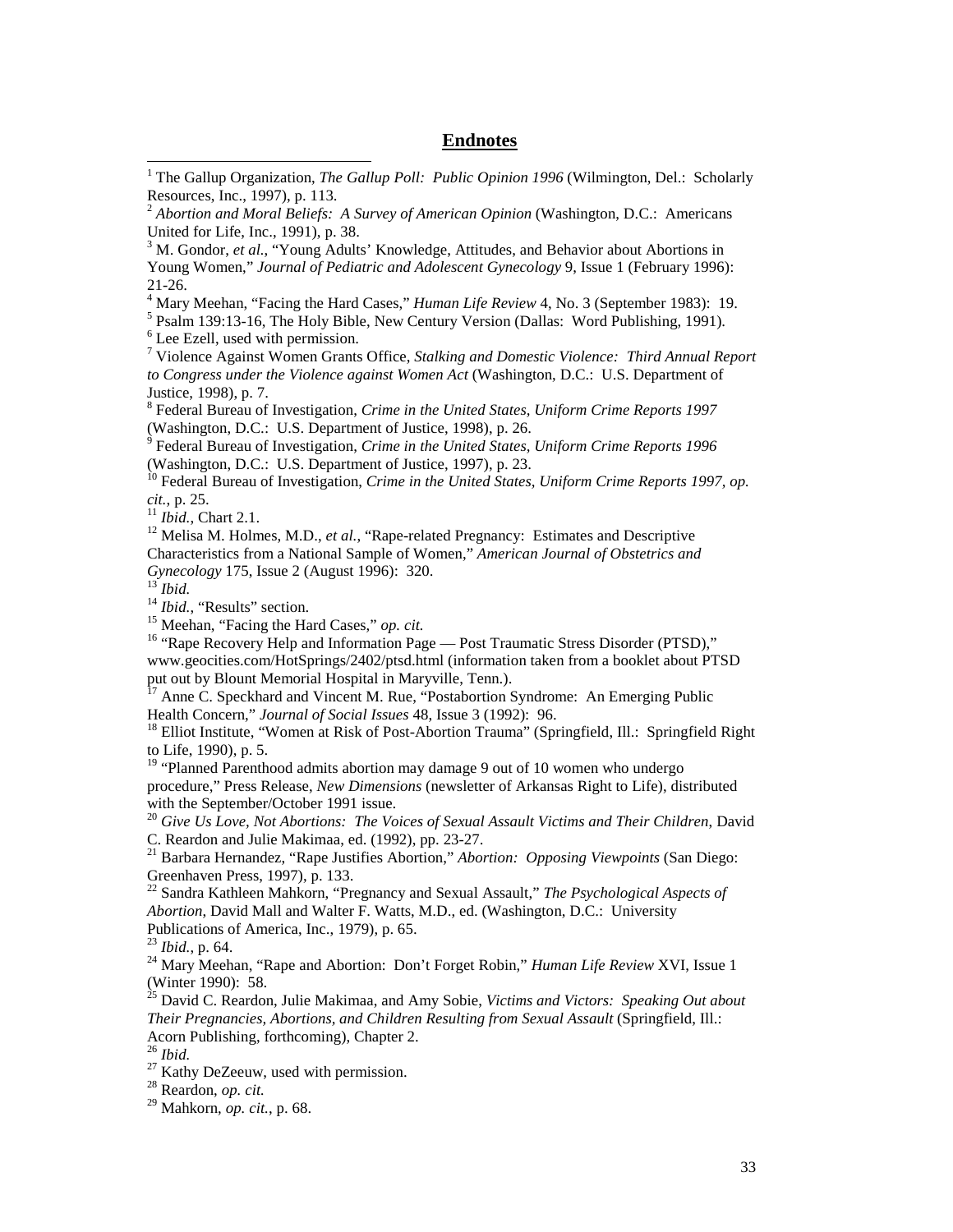<sup>36</sup> Kate Michelman, "Following the House, Senate Passes Assaults on Reproductive Choice,"

News Release, National Abortion and Reproductive Rights Action League, September 27, 1995.

<sup>37</sup> Cal Thomas, "Rape, Incest and Abortion," *The Washington Times*, November 20, 1989.<br><sup>38</sup> Beulah Chute, letter to Cal Thomas, November 1989.

<sup>39</sup> Anonymous letter to Cal Thomas, November 1989.<br><sup>40</sup> Quoted by Jennifer Braunschweiger in "My Father Is a Rapist," *Glamour*, August 1999, p. 232. <sup>41</sup> Case Van Kempen, "Seeking a Rational Answer to the Issue of Unwanted Pregnancies," *The* 

*Holland Sentinel*, Web posted Saturday, August 7, 1999,

www.thehollandsentinel.net/...80799/rel\_unwantedpregnancies.html.<br><sup>42</sup> Mahkorn, *op. cit.*, p. 67.

43 Susan Schindehette, "A Victory of Faith," *People*, March 8, 1993, pp. 47-48.<br>
<sup>44</sup> Braunschweiger, op. cit., p. 233.<br>
<sup>45</sup> Ibid.<br>
<sup>46</sup> Quoted by Sharon Bennett in "Raped and Pregnant: Three Women Tell Their Stories,"<br>

<sup>47</sup> Father Frank Pavone, "Why We Can't 'Agree to Disagree," Priests for Life,

www.catholic.org/pfl/columns/column99-08-30agreetodisagree.htm.

48 Meehan, "Facing the Hard Cases," *op. cit.*, p. 19.

 $49 \text{ "Roe + Doe = Abortion on Demand," American Life League, Inc., 1996,$ 

www.all.org/resource/ab10.htm.

50 "*Roe v. Wade* and *Doe v. Bolton*," Prolife Action League,

www.prolifeaction.org/Roe%20and%20Doe.htm.

51 Roy Maynard, "First Roe, now Doe: The legal façade crumbles," *World*, March 29, 1997, www.worldmag.com/world/issue/03-29-97/national\_1.asp, p. 2.

<sup>52</sup> Norma McCorvey, *Won by Love* (Nashville: Thomas Nelson Publishers, 1997), p. 241.<br><sup>53</sup> Charles E. Rice, *No Exception: A Pro-life Imperative* (Notre Dame: Tyholland Press, 1990),

p. 76.<br><sup>54</sup> Meehan, "Facing the Hard Cases," op. cit., p. 19.

<sup>55</sup> Press Release, National Abortion and Reproductive Rights Action League (NARAL), May 20, 1999, www.naral.org/publications/press/99may/052099.html.

56 Carol Everett with Jack Shaw, *The Scarlet Lady: Confessions of a Successful Abortionist* (Brentwood, Tenn.: Wolgemuth & Hyatt Publishers, Inc., 1991), pp. 134-135.

57 John Stott, *Decisive Issues Facing Christians Today* (Grand Rapids, Mich.: Fleming H. Revell, 1990), p. 318.

<sup>58</sup> *Ibid.*, pp. 314-315.

59 Elana Muller Garcia, "A Symphony of Two Hearts," *The Human Life Review* XVIII, No. 2 (Spring 1992): 32.

60 J. Budziszewski, "The Revenge of Conscience," *First Things* 84 (June/July 1998), www.firstthings.com/ftissues/ft9806/budziszewski.html.

61 Margaret Sanger, *The Pivot of Civilization* (New York: Brentano's, 1922), L.C. Call Number: HQ766.S33.

62 Peter Singer, *Rethinking Life and Death* (St. Martin's Press, 1996), quoted by Marie Tasy, "Excerpts from Professor Peter Singer's Writings," New Jersey Right to Life, November 29, 1999, p. 1.

<sup>63</sup> "Living and Dying: animal rights advocate Peter Singer," *Psychology Today*, January 1999, quoted by Tasy, *ibid.*, p. 1.

<sup>64</sup> Louisiana State Rep. Louis "Woody" Jenkins, "Louisiana's Stand for Life," speech given before Legislators Educational Conference, Americans United for Life, August 20-21, 1990.

<sup>&</sup>lt;sup>30</sup> Meehan, "Rape and Abortion," *op. cit.*, p. 60.<br><sup>31</sup> Joan Kemp, "Abortion: The Second Rape," *Sisterlife*, Winter 1990, p. 5.<br><sup>32</sup> Mahkorn, *op. cit.*, p. 66.<br><sup>33</sup> Ibid., pp. 66-67.<br><sup>34</sup> Kemp, *op. cit.*, p. 5.<br><sup>35</sup>